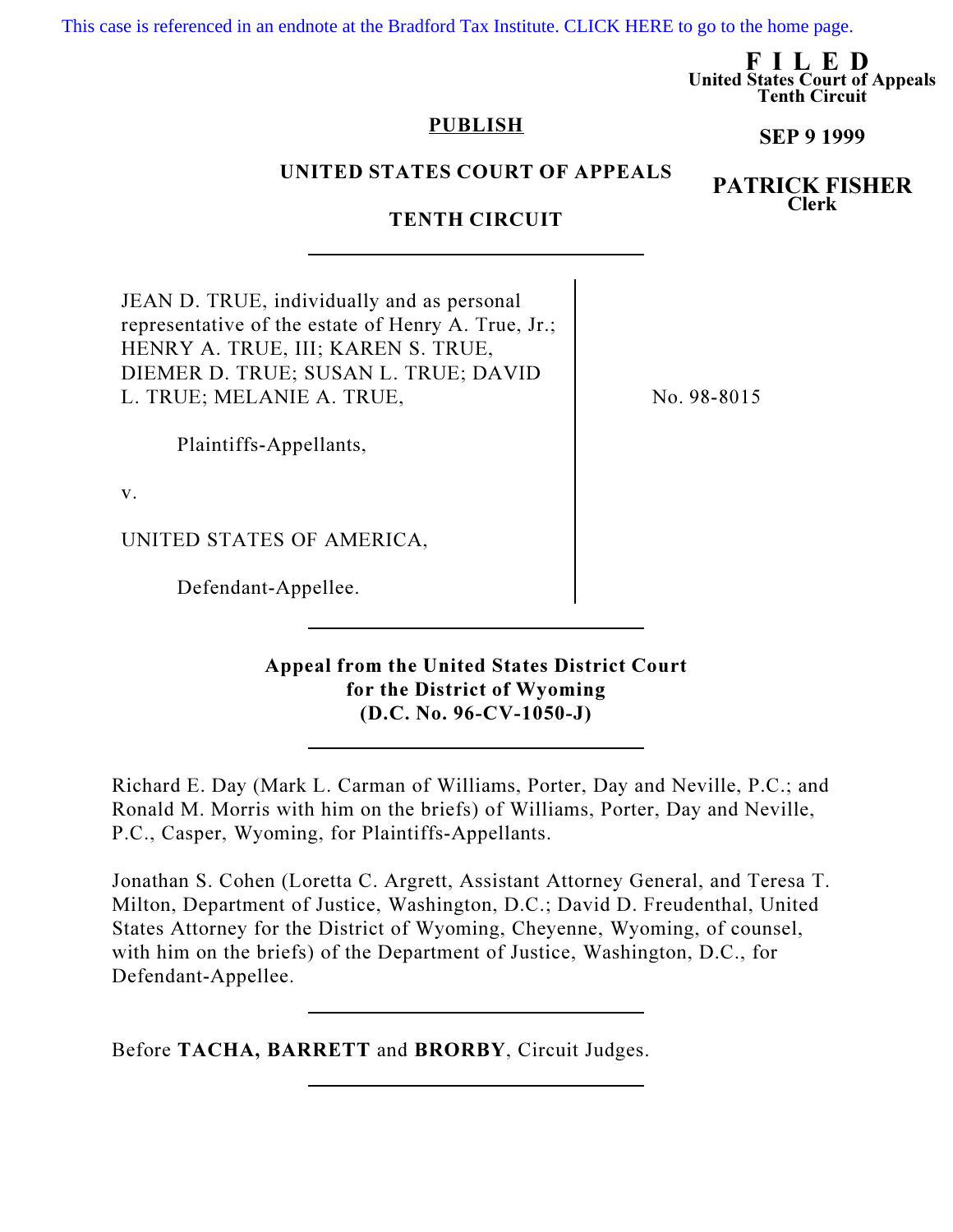BRORBY, Circuit Judge.

Appellants, Jean D. True (individually and personal representative of the estate of Henry A. True, Jr.), Henry A. True III, Karen S. True, Diemer D. True, Susan L. True, David L. True, and Melanie A. True (hereinafter "taxpayers," "Trues," or "True family"), challenge the district court's summary judgment order in favor of the government, claiming the court erroneously applied the step transaction doctrine to invalidate certain business transactions they executed. In addition, Appellants argue the district court erred when it refused to apply the collateral estoppel doctrine to bar relitigation of particular issues decided in an earlier tax case involving the same parties.<sup>1</sup> We exercise jurisdiction pursuant to 28 U.S.C. § 1291 and affirm in part, reverse in part, and remand for further proceedings.<sup>2</sup>

<sup>&</sup>lt;sup>1</sup> This case originally included a cross-appeal designated No. 98-8018, which involved a dispute over pipeline depreciation. We need not address this matter because the parties stipulated to dismissal and the appeal was dismissed by order dated June 29, 1999. They agree our decision in Duke Energy Natural Gas Corp. v. Commissioner, 172 F.3d 1255 (10th Cir. 1999), filed during the pendency of this appeal, effectively settled the pipeline dispute.

<sup>&</sup>lt;sup>2</sup> We reviewed the government's motion to dismiss this appeal for lack of jurisdiction and its arguments in support thereof, and conclude the motion should be denied.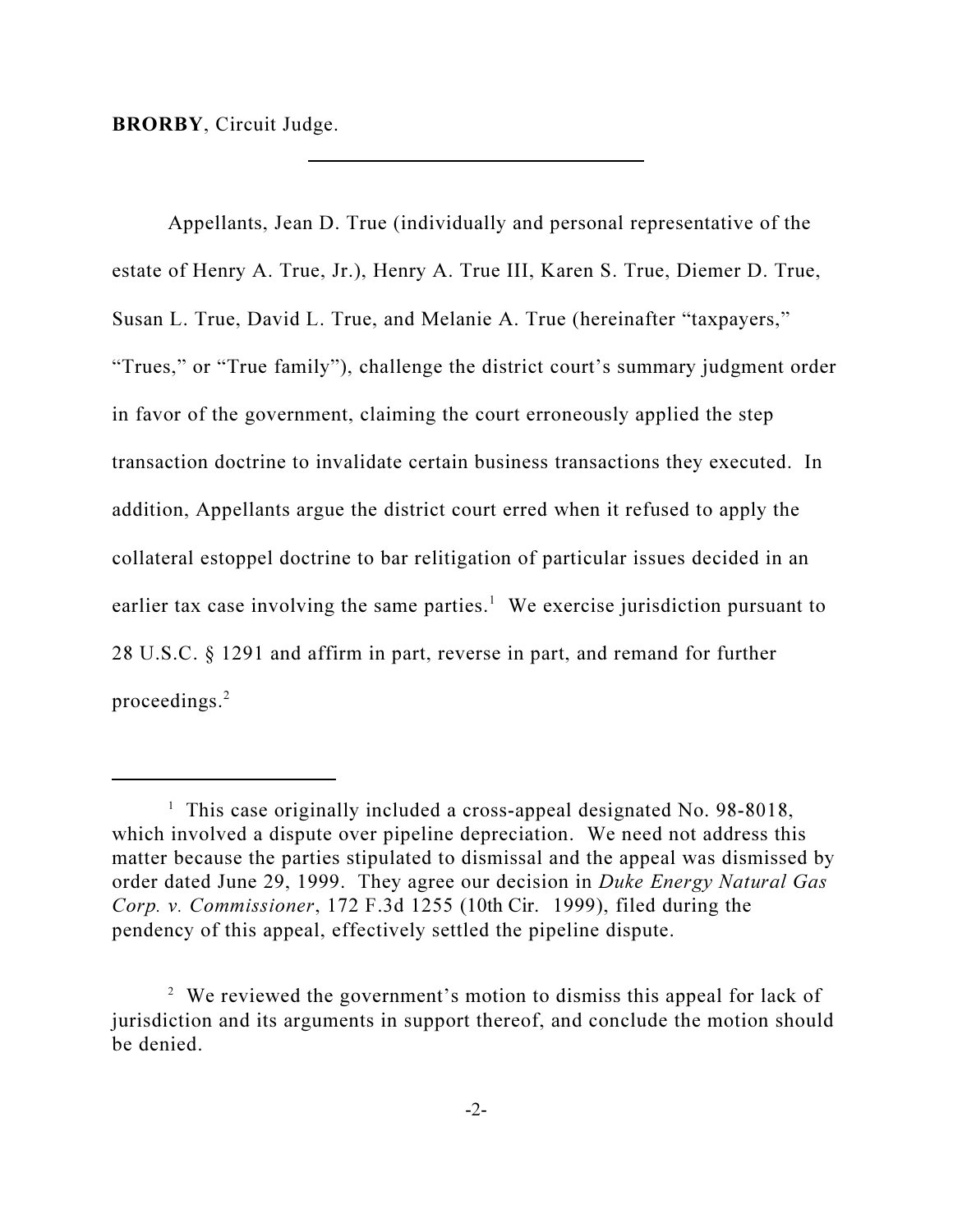## I. Background

This tax refund suit arises from the Trues' dispute with the Internal Revenue Service over the characterization of certain transactions involving several True family businesses. The Trues engage in a variety of business ventures including oil and gas production and exploration, and ranching. They conduct their family businesses primarily as general partnerships or Subchapter S Corporations, with Henry True, Jr. (prior to his death) and his wife, Jean, owning equal controlling interests, and their three sons, Henry, Diemer, and David, sharing equal minority interests in the ownership and operation of the businesses.<sup>3</sup> The family businesses involved in this case are True Ranches, a partnership engaged in ranching, farming, and feedlot operations; Smokey Oil Company, a Wyoming corporation engaged in oil and gas production and exploration; True Oil Company, a general partnership engaged in oil and gas production and exploration; and Bear Lodge Mountain Corporation and True Land and Royalty Company, two Subchapter S corporations the Trues organized to acquire and deal in oil and gas leases.

<sup>&</sup>lt;sup>3</sup> Karen S. True, Susan L. True, and Melanie A. True are parties to this lawsuit by virtue of having filed joint returns with their husbands, Henry, Diemer, and David, who are minority shareholders or partners in the True family businesses.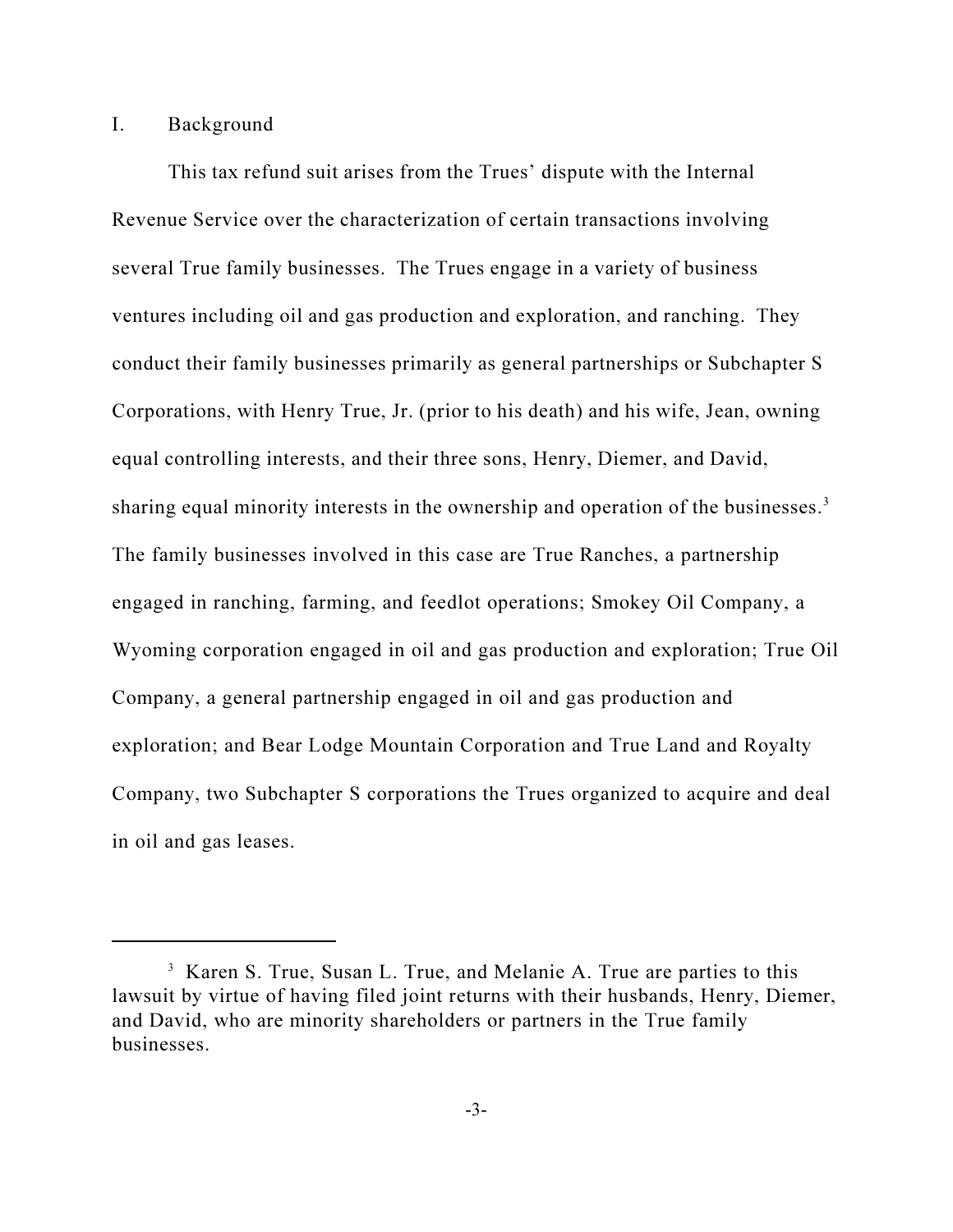Two separate series of transactions involving the Trues' businesses are presently in dispute. The first involves a multi-stage purchase, exchange, and transfer involving ranchland properties (hereinafter "ranchland transactions"), and the second involves the acquisition and subsequent assignment of oil and gas leases in exchange for guaranteed minimum overriding royalty payments (hereinafter "oil and gas lease transactions"). In order to explain clearly the events giving rise to this suit, we summarize the transactions separately.

### A. Ranchland Transactions

During the 1980s, the True family purchased five new ranch properties to add to their ranching operations. Each purchase took place through the same series of steps, described as follows. First, instead of True Ranches directly acquiring the ranchlands, the taxpayers arranged for Smokey Oil Company to purchase the parcels of real property, while True Ranches acquired the operating assets of each ranch. Smokey Oil Company then transferred the ranchlands to True Oil Company in exchange for selected productive oil and gas leases. Internal Revenue Code § 1031 permitted the Trues to treat the exchange as a likekind, tax-free exchange.<sup>4</sup> After the transfer, True Oil Company immediately

<sup>4</sup> The Internal Revenue Service has issued a Revenue Ruling stating improved ranchland and producing oil and gas leases are "like kind" properties for purposes of I.R.C. § 1031. Rev. Rul. 68-331, 1968-1 C.B. 352.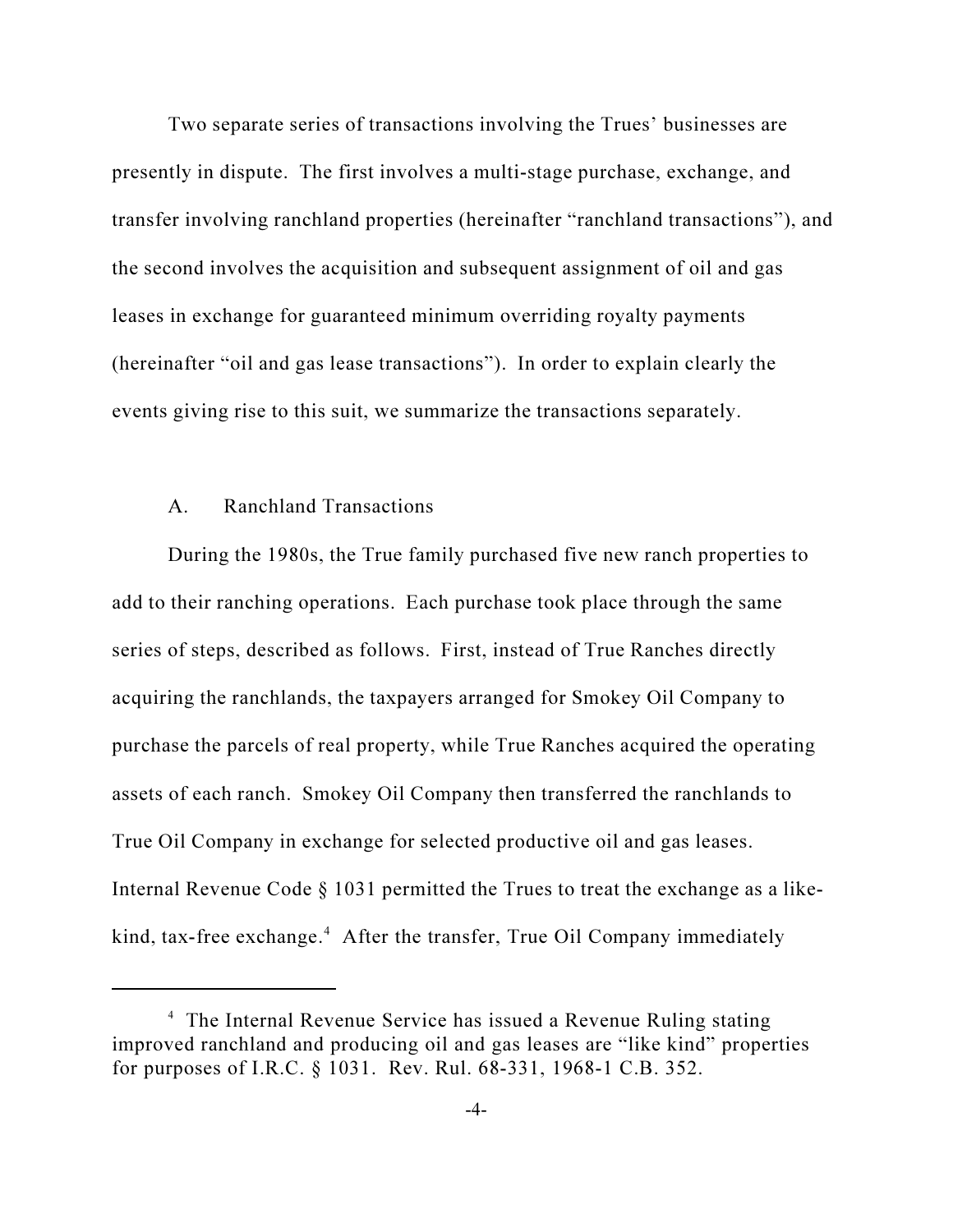distributed the newly acquired ranchlands to the individual family-member partners of True Oil Company as tenants in common. The partners then contributed their undivided interests in the lands to True Ranches by general warranty deed. Internal Revenue Code §§ 721 and 731 allowed the Trues to treat these distributions as non-recognition transactions.

This series of acquisitions, transfers and exchanges had positive tax implications for the Trues. Through the operation of I.R.C. § 1031(d), which essentially provides that the basis of property received in a tax-free exchange is the same as the basis of the property transferred, Smokey Oil Company received depletable oil and gas leases with the same cost basis it had in the nondepreciable ranchland it transferred in the exchange with True Oil Company. This allowed Smokey Oil Company to claim cost depletion deductions for the leases on its tax returns for 1989 and 1990 under I.R.C. § 612, resulting in substantial tax savings for the True family. True Oil Company, on the other hand, received the non-depreciable ranchland with a zero basis because the oil and gas leases it exchanged pursuant to I.R.C. § 1031 were fully cost depleted. Through the subsequent transfers, True Ranches acquired the ranchland with the same zero basis as True Oil Company's oil and gas leases. Ultimately, the Trues reaped the tax benefits of turning non-depreciable assets (ranchlands) into cost-depletable

-5-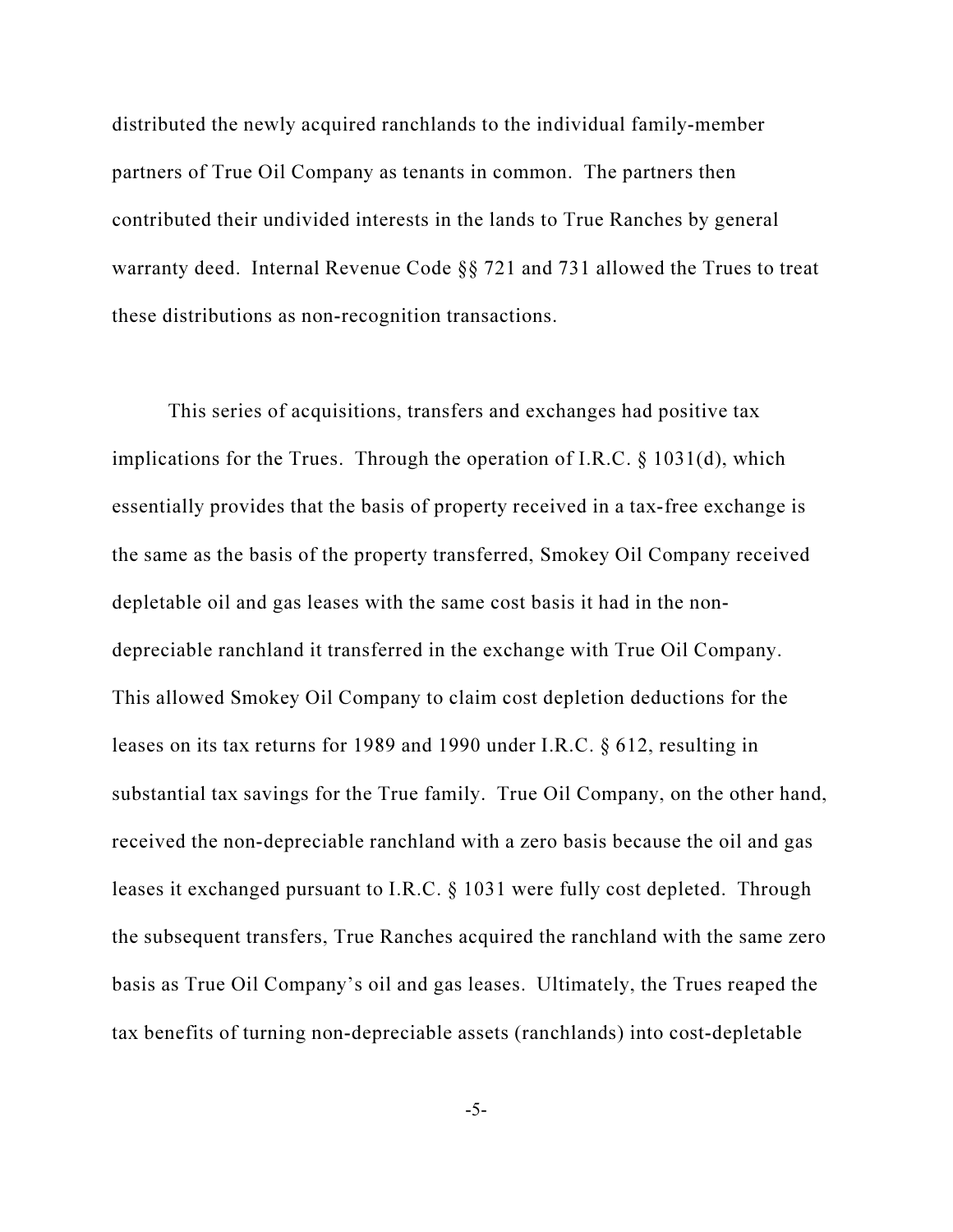assets (oil and gas leases) in the hands of Smokey Oil Company, with the residual effect of ridding True Oil Company of fully cost-depleted assets (oil and gas leases) and leaving True Ranches with a zero basis in otherwise non-depreciable assets (ranchlands).

## B. Oil and Gas Lease Transactions

Employing a similar strategy, the Trues utilized Bear Lodge Mountain Corporation and True Land and Royalty Company to acquire and then assign numerous oil and gas leases. Neither of these entities had any employees, and they relied primarily on the land department of True Oil Company or independent landmen hired by True Oil Company to arrange the lease acquisitions. The Trues structured the transactions so that Bear Lodge Mountain Corporation and True Land and Royalty Company acquired the oil and gas leases, and shortly thereafter, assigned a 100 percent interest in the leases to either True Oil Company or Smokey Oil Company. In exchange, Bear Lodge Mountain Corporation or True Land and Royalty Company retained an overriding royalty of five percent, against which True Oil Company and Smokey Oil Company made annual advance royalty payments or "guaranteed minimum overriding royalty" payments over the life of the lease.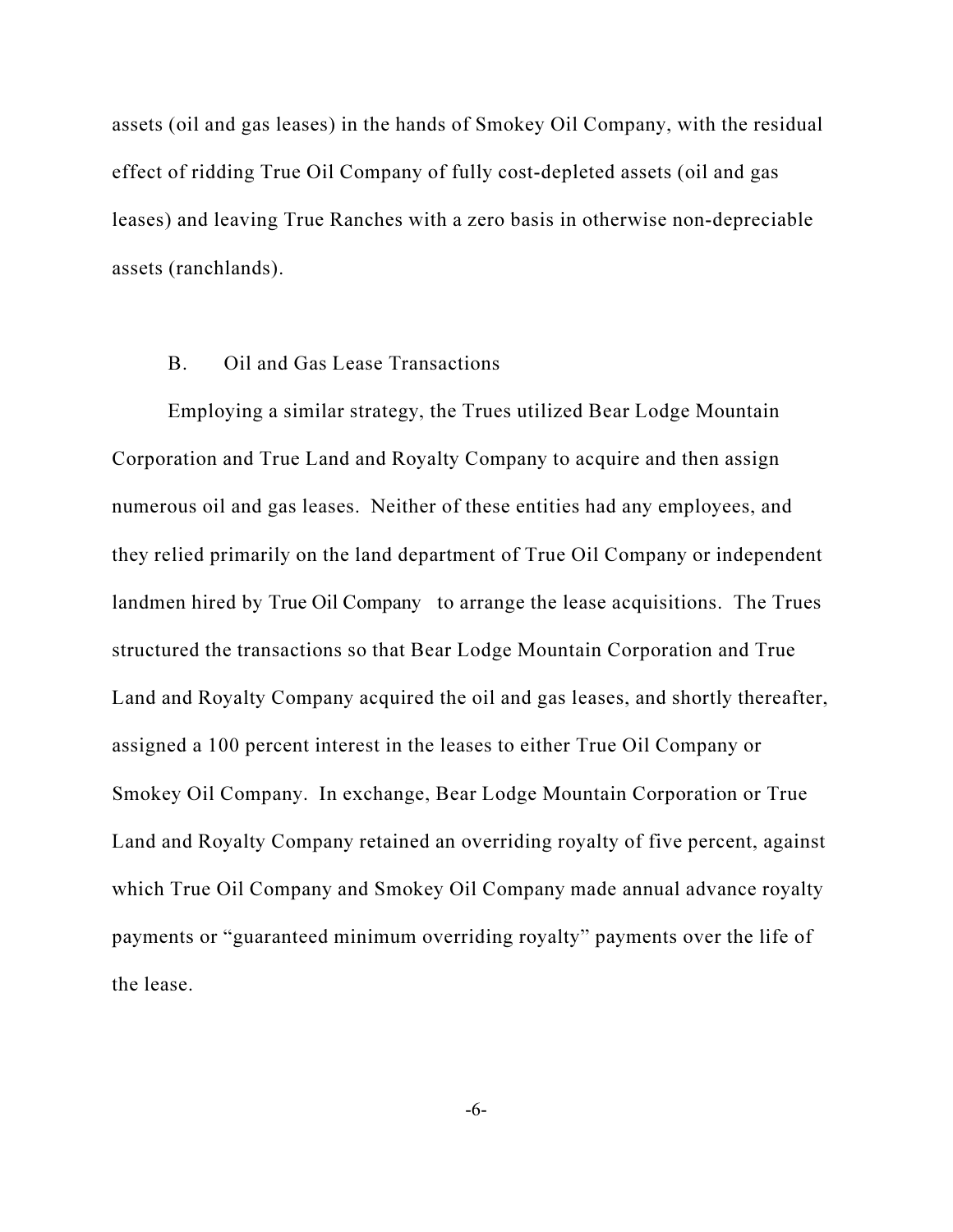As a result of these transactions, True Oil Company and Smokey Oil Company deducted the guaranteed minimum overriding royalties paid to Bear Lodge Mountain Corporation and True Land and Royalty Company on their tax returns for 1989 and 1990 under Treas. Reg.  $\S 1.612-3(b)(3)$ . This arrangement allowed True Oil Company and Smokey Oil Company to realize the tax benefits of immediately expensing the guaranteed minimum overriding royalty payments instead of capitalizing the purchase of the leases as the Internal Revenue Code ordinarily requires for direct purchases of those type assets. On the other side of the transaction, even though the Internal Revenue Code required Bear Lodge Mountain Corporation and True Land and Royalty Company to report the guaranteed minimum overriding royalty payments as income they received in exchange for the oil and gas lease assignments, the companies could claim an offsetting cost depletion deduction under Treas. Reg. § 1.612-3(b)(1). This maneuvering resulted in an overall tax advantage for the True family businesses that passed through to the individual taxpayers.

#### C. Internal Revenue Service Proceedings

Suspicious of both the ranchland and oil and gas lease transactions, the Internal Revenue Service audited the Trues' tax returns for tax years 1989-1990. As a result of the audit, the Internal Revenue Service recharacterized both the

-7-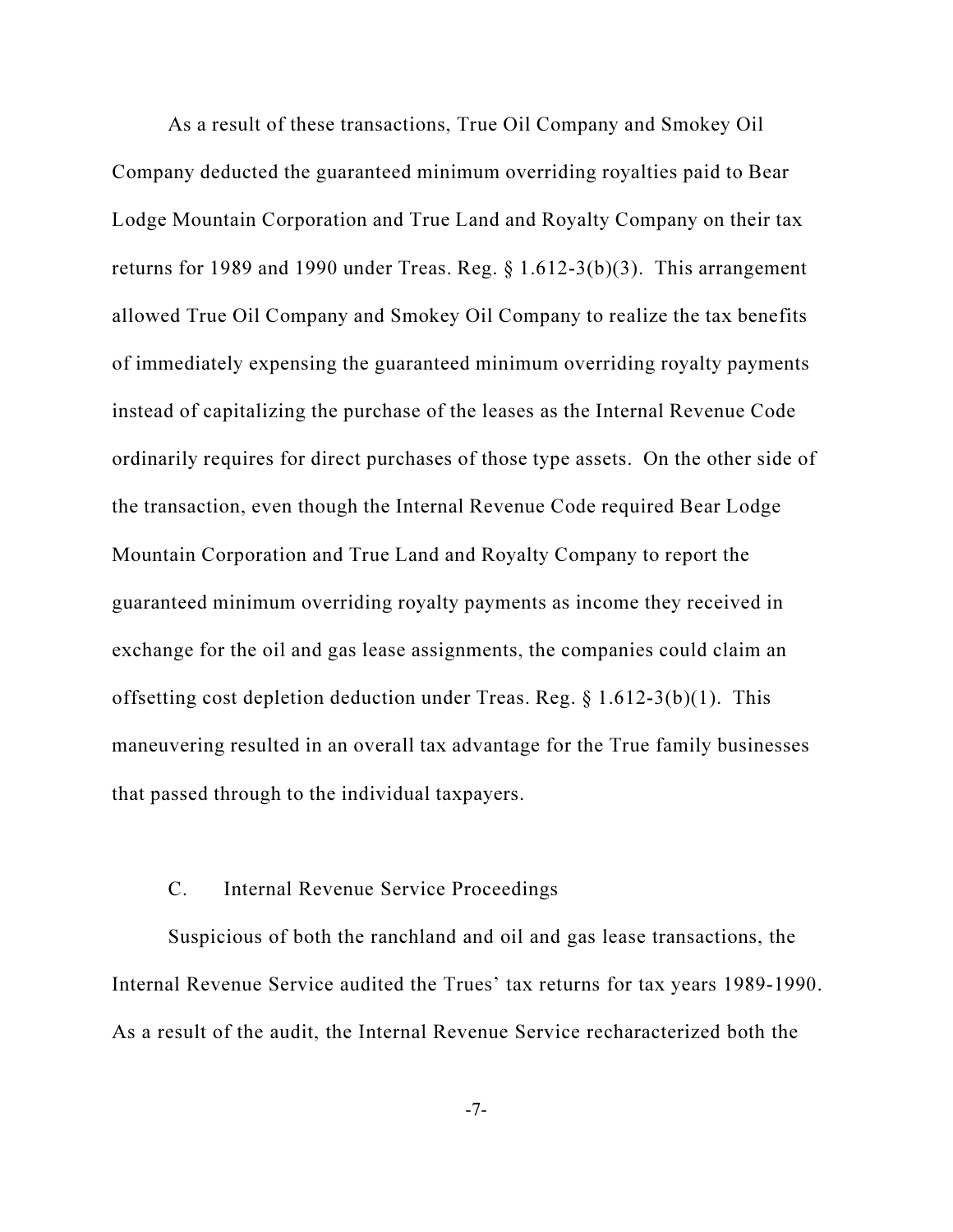ranchland transactions and oil and gas lease transactions, denying the Trues the described tax benefits associated with them.

The Internal Revenue Service treated the ranchland transactions as if True Ranches had acquired the property in the first instance, and thus assigned True Ranches the same basis in the property as the amount Smokey Oil Company paid to acquire the land. The Internal Revenue Service also disallowed the cost depletion deductions Smokey Oil Company took for the leases acquired from True Oil Company in the tax-free exchange. Instead, the Internal Revenue Service allocated the income from those leases to True Oil Company and allowed True Oil Company to take percentage depletion deductions, rather than the cost depletion Smokey Oil Company originally claimed.

As for the oil and gas lease transactions, the Internal Revenue Service treated True Oil Company and Smokey Oil Company as having directly acquired the leases instead of Bear Lodge Mountain Corporation and True Land and Royalty Company. Accordingly, the Internal Revenue Service (1) disallowed True Oil Company's and Smokey Oil Company's guaranteed minimum overriding royalty deductions, and (2) required the companies to treat the cost of acquiring the leases as capital expenditures. The Internal Revenue Service allowed Bear

-8-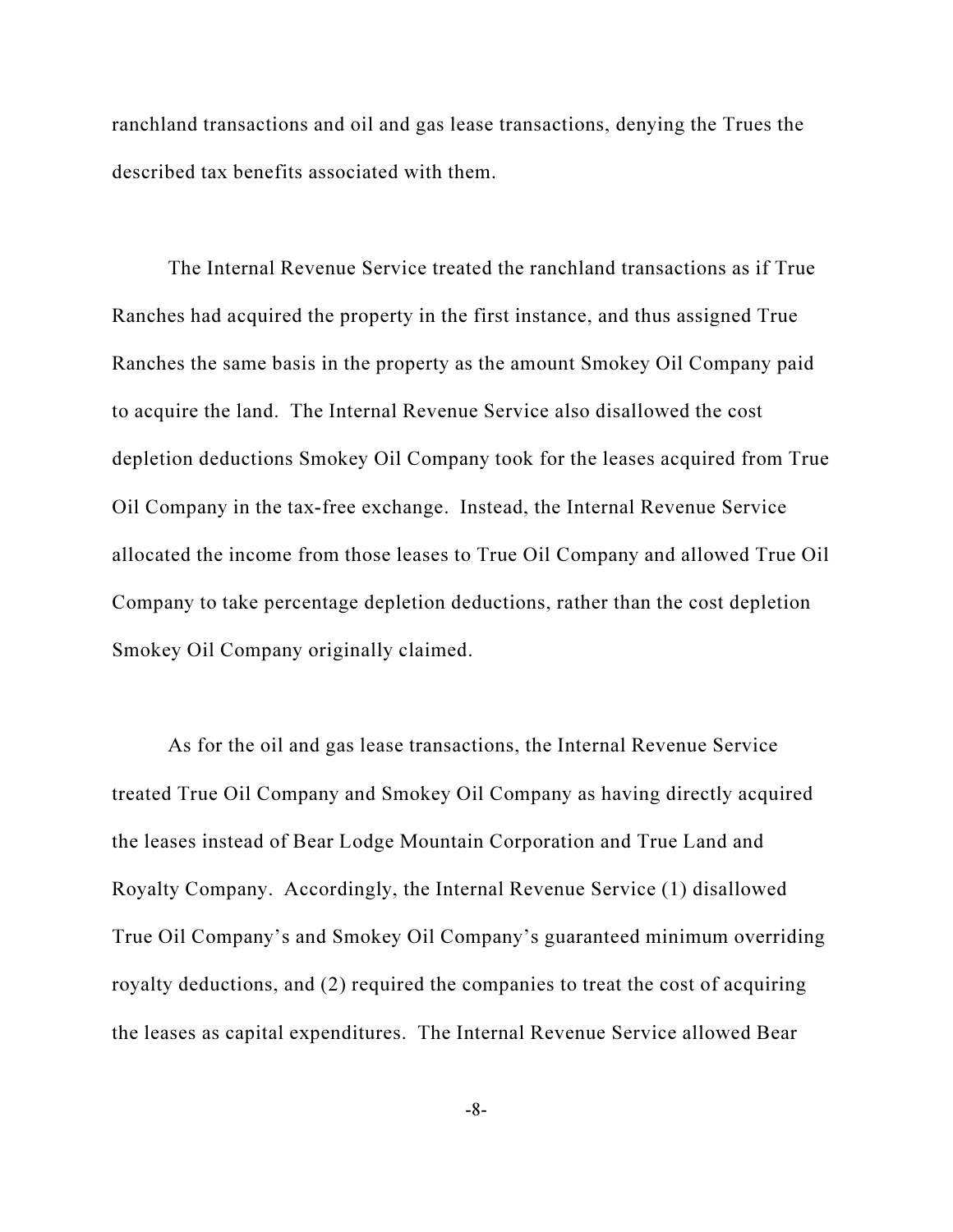Lodge Mountain Corporation and True Land and Royalty Company to exclude the guaranteed minimum overriding royalty income, but did not permit the companies to claim a deduction for cost depletion.

The Trues paid under protest the deficiency from the 1989 and 1990 tax years as determined by the Internal Revenue Service audit, and then promptly filed an administrative claim for a refund. After the Internal Revenue Service disallowed the refund, the taxpayers filed the present refund suit in district court.

#### D. District Court Proceedings

In proceedings before the district court, the government filed motions for partial summary judgment contending, under the step transaction doctrine, the court must: (1) treat the series of exchanges and transfers involved in the ranchland purchases as a single transaction wherein True Ranches alone acquired the property, and (2) construe the assignment of oil and gas leases from Bear Lodge Mountain Corporation and True Land and Royalty Company to True Oil Company and Smokey Oil Company as a single transaction wherein True Oil Company and Smokey Oil Company directly obtained the leases. In opposition to these motions, the Trues argued that the business transactions had independent economic significance, bona fide business purposes, and, in any event, presented

-9-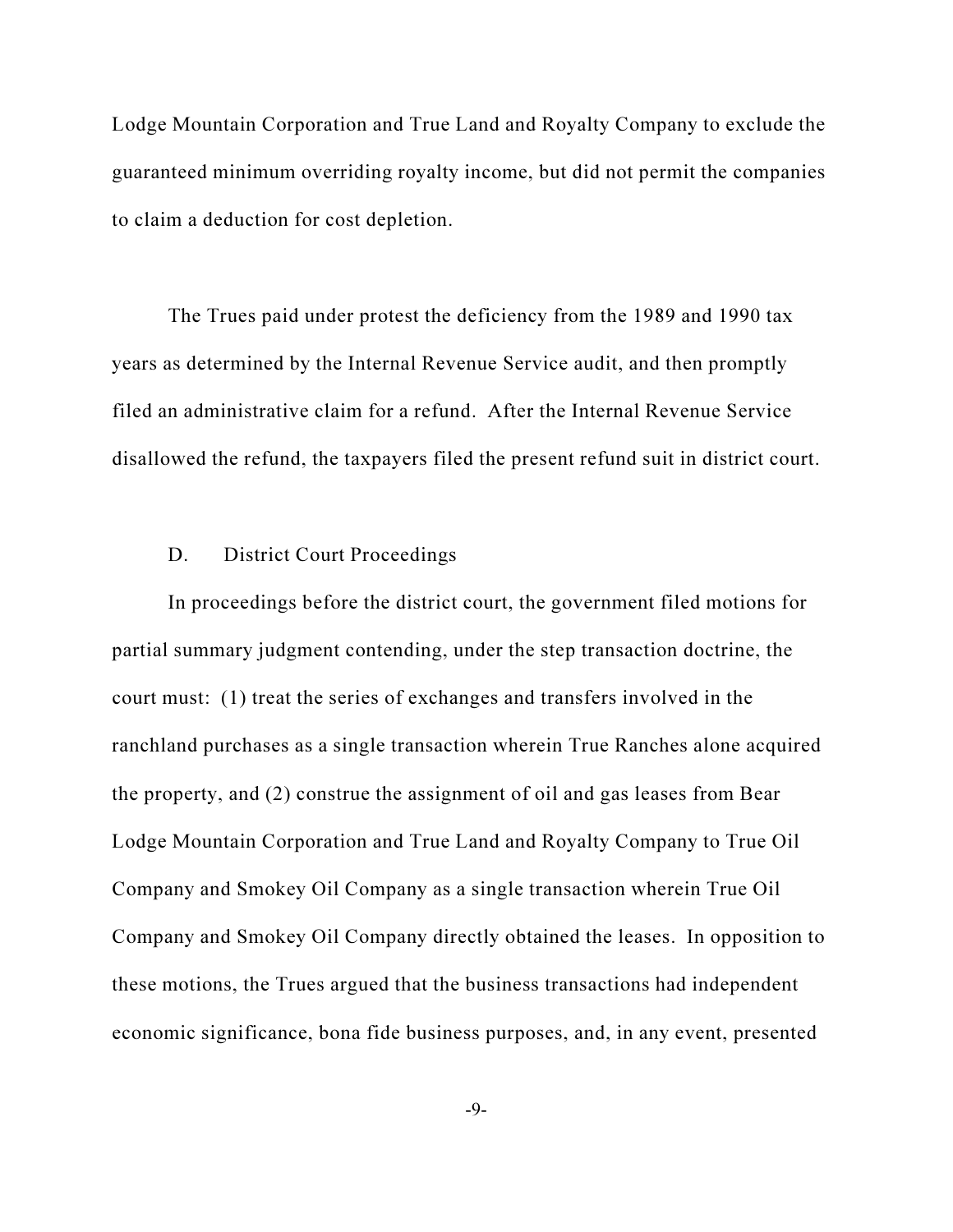issues of fact inappropriate for summary judgment. In addition, the Trues filed their own motion for partial summary judgment arguing on collateral estoppel grounds that earlier litigation and final judgment in a previous tax case (hereinafter "1973-1975 tax case"), involving the same parties and same issues as those involved in the present dispute over the oil and gas lease transactions, barred the government from relitigating those issues.<sup>5</sup>

The district court rejected the Trues' collateral estoppel argument, finding changes in controlling legal principles since the 1973-1975 tax case precluded its application in this case. Then, the court granted the government's motions for summary judgment, finding the step transaction doctrine required the recharacterization of both the ranchland transactions and the oil and gas lease transactions in the way the government requested.

<sup>&</sup>lt;sup>5</sup> In the 1973-1975 tax case, True family members assigned oil and gas leases to True Oil Company in exchange for guaranteed minimum overriding royalty payments. As in the present case, True Oil Company deducted the guaranteed minimum overriding royalties paid while the recipient recognized the amount as income and took a cost depletion deduction against the income received. The government challenged this arrangement, but a jury decided the guaranteed minimum overriding royalty payments True Oil Company "made to [True] family members were entered into for valid and substantial business purposes having economic reality." True v. United States , 629 F. Supp. 881, 885 (D. Wyo. 1986). Thus, the court ratified the Trues' treatment of the advanced royalty payments. Id.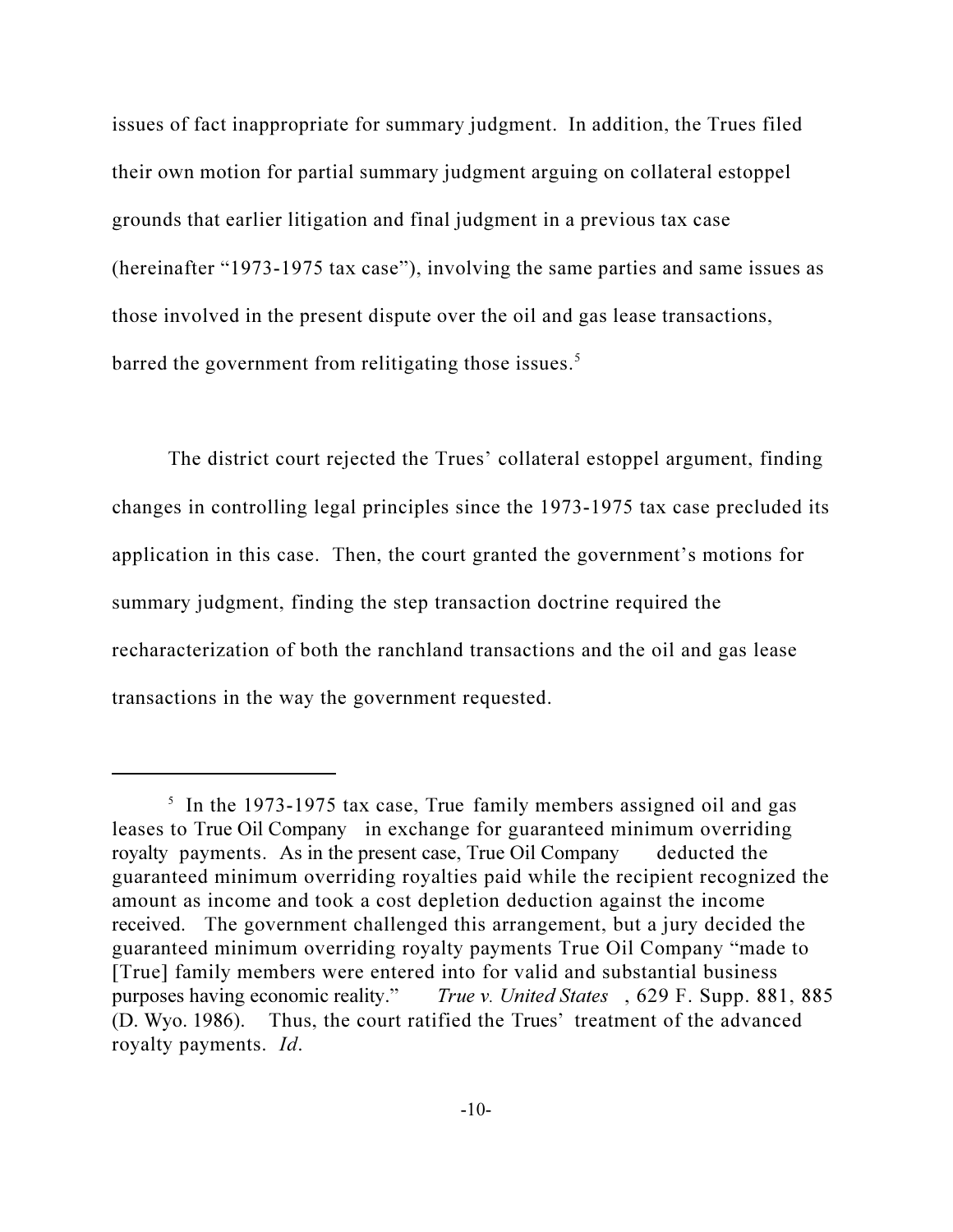#### II. Discussion

On appeal, the taxpayers argue the district court: (1) erred in ruling as a matter of law that the step transaction doctrine required True Ranches to be treated as the purchaser of the ranchland, thereby denying the economic benefits and advantageous tax treatment of the transactions; (2) erred in precluding the application of collateral estoppel to the dispute over the tax treatment of the oil and gas lease transactions; and (3) erred in deciding as a matter of law that, under the step transaction doctrine, the payment of guaranteed minimum overriding royalties should be collapsed into a single transaction. We review de novo the district court's order granting summary judgment, employing the same legal principles as the district court and construing the factual record and the reasonable inferences therefrom in the light most favorable to the party opposing summary judgment. See Byers v. City of Albuquerque 150 F.3d 1271, 1274 (10th Cir. 1998). Summary judgment is appropriate if the record shows "that there is no genuine issue as to any material fact and that the moving party is entitled to a judgment as a matter of law." Fed. R. Civ. P. 56(c). An issue of material fact is genuine only if a party presents facts sufficient to show that a reasonable jury could find in favor of the nonmovant. Anderson v. Liberty Lobby, Inc., 477 U.S. 242, 248 (1986).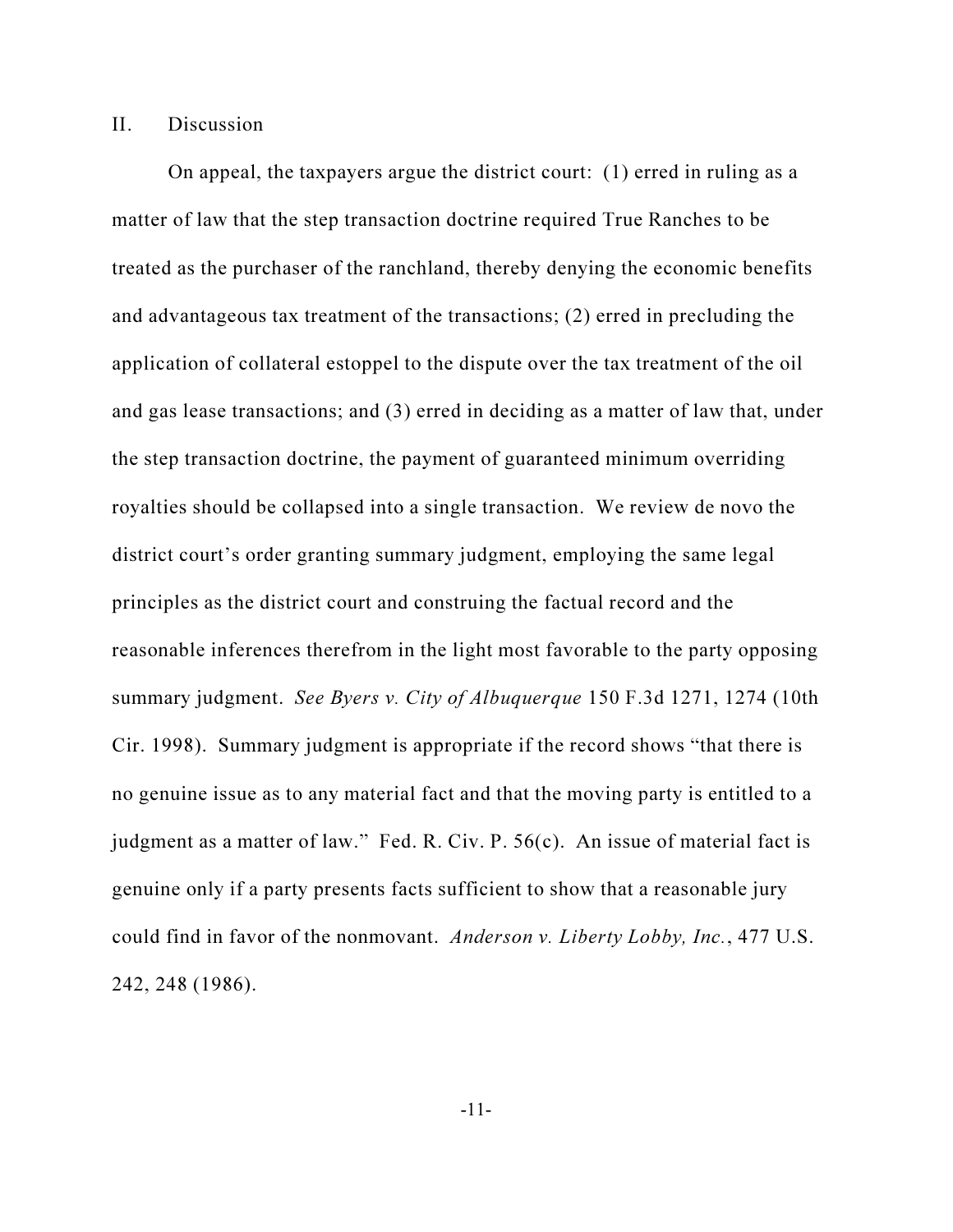#### A. Collateral Estoppel

We first examine whether judgment in the 1973-1975 tax case precludes the government from relitigating the issue of the deductibility of the guaranteed minimum overriding royalty payments in the context of the oil and gas lease transactions. In opposition to the Trues' collateral estoppel claim, the government initially argues the district court lacked subject matter jurisdiction over the issue because the Trues failed to raise this argument in their administrative refund filing. The district court did not address this jurisdictional challenge, and instead found collateral estoppel inapplicable on other grounds. We find it necessary to address the jurisdictional contention.

Internal Revenue Code § 7422(a) provides "[n]o suit or proceeding shall be maintained in any court for the recovery of any internal revenue tax alleged to have been erroneously or illegally assessed or collected ... until a claim for refund or credit has been duly filed with the Secretary." The claim for refund "must set forth in detail each ground upon which a credit or refund is claimed and facts sufficient to apprise the Commissioner of the exact basis thereof." Treas. Reg. § 301.6402-2(b)(1); see also Herrington v. United States, 416 F.2d 1029, 1032 (10th Cir. 1969) (burden is on the claimant to bring asserted grounds of recovery to the Internal Revenue Service; the Commissioner is not required to "ferret out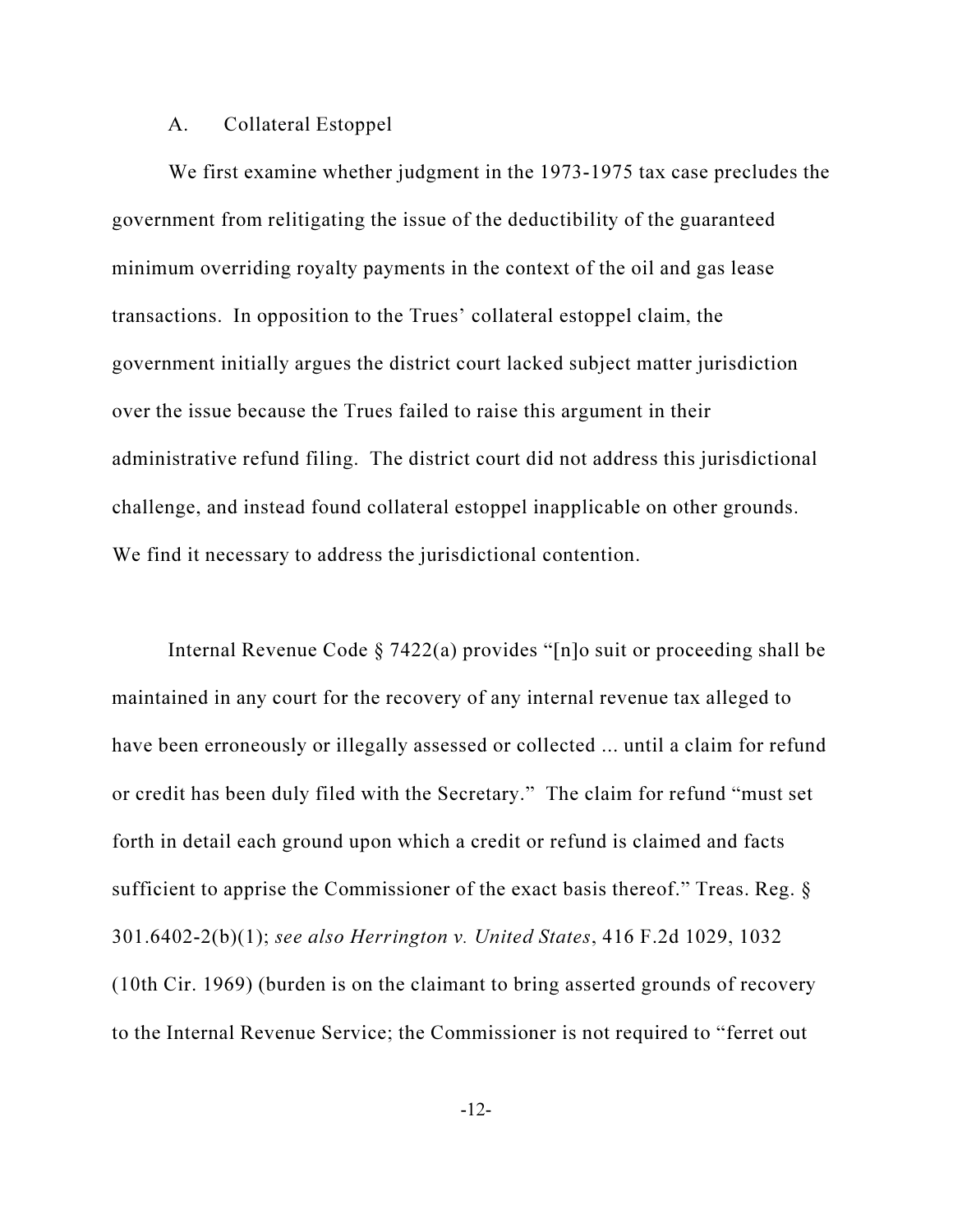possible grounds for relief which a taxpayer might assert"). Under these rules, if the taxpayer does not adequately raise an issue at the administrative level, the courts have no jurisdiction to consider the issue in a later suit for refund. In re Estate of Bird, 534 F.2d 1214, 1219 (6th Cir. 1976); see also Alabama By-Products Corp. v. Patterson, 258 F.2d 892, 900 (5th Cir. 1958), cert. denied, 358 U.S. 930 (1959). These requirements serve to apprise the Internal Revenue Service of the nature of the claim and its underlying facts, so that it can make a thorough administrative investigation and determination, correct any errors, and "'limit the scope of any ensuing litigation to those issues which have been examined and which [it] is willing to defend.'" Stelco Holding Co. v. United States, 42 Fed. Cl. 101, 108 (1998) (quoting Union Pacific R.R. Co. v. United States, 389 F.2d 437, 442 (Ct. Cl. 1968)); see also McKart v. United States, 395 U.S. 185, 194-95 (1969) (generally addressing administrative exhaustion requirements to promote the practical notions of judicial efficiency, administrative autonomy, and effective agency procedures).

Neither the parties nor our own research reveals any controlling authority specifically addressing whether a taxpayer must raise a collateral estoppel claim in the course of filing an administrative tax refund in order to preserve the issue for appeal. Thus, we treat this as an issue of first impression.

-13-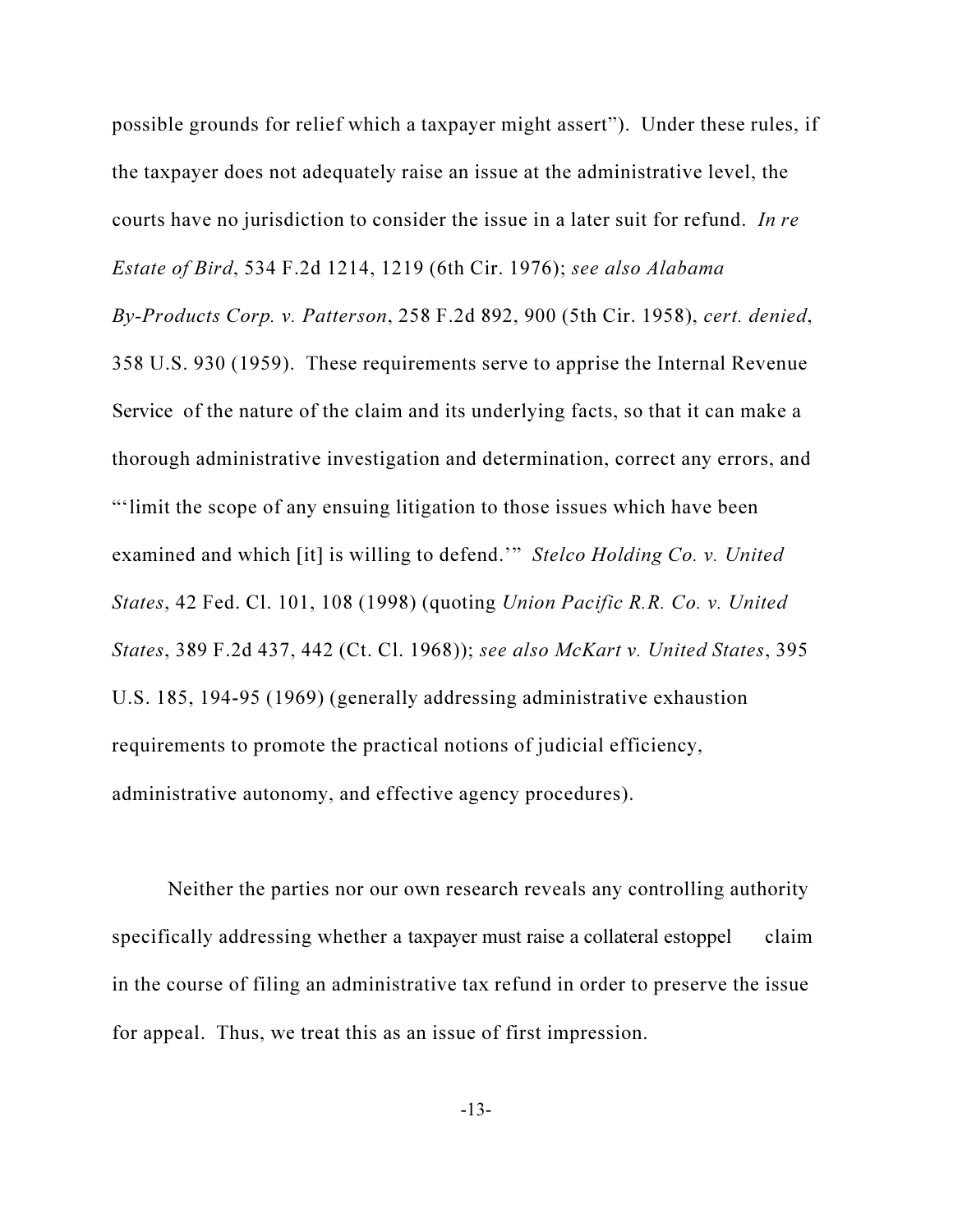In support of its position that the Trues must plead collateral estoppel in the administrative filing, the government relies solely on the plain language of I.R.C.  $\S$  7422(a) and Treas. Reg.  $\S$  301.6402-2(b), and asserts the Trues did not "set forth in detail each ground upon which a credit or refund is claimed." The Trues counter this argument, relying on *Parke, Davis & Co. v. United* States, 1975 WL 787, 76-1 USTC (CCH) ¶ 9280 (E.D. Mich. 1975) (quoting National Forge & Ordnance Co. v. United States, 151 F. Supp. 937 (Ct. Cl. 1957)), for the proposition they are not required to state their claims for a refund with any degree of particularity, and their failure to specifically include collateral estoppel does not preclude them from raising the issue in this present litigation. In addition, the Trues argue that because the Internal Revenue Service knew or should have known about the earlier lawsuit from a review of its own records and would suffer no prejudice from the application of collateral estoppel, it cannot now evade its application.

The Trues' reliance on Parke, Davis & Co. is misplaced. Parke, Davis & Co. and the cases cited therein

merely stand for the proposition that an issue raised in litigation, but not specifically referred to in the refund claim, might be permitted, if the newly raised issue was subsidiary to, or an integral part of, the grounds presented in the refund claim such that the omitted issue must have necessarily been considered by the [Internal Revenue Service] in its review of the refund claim.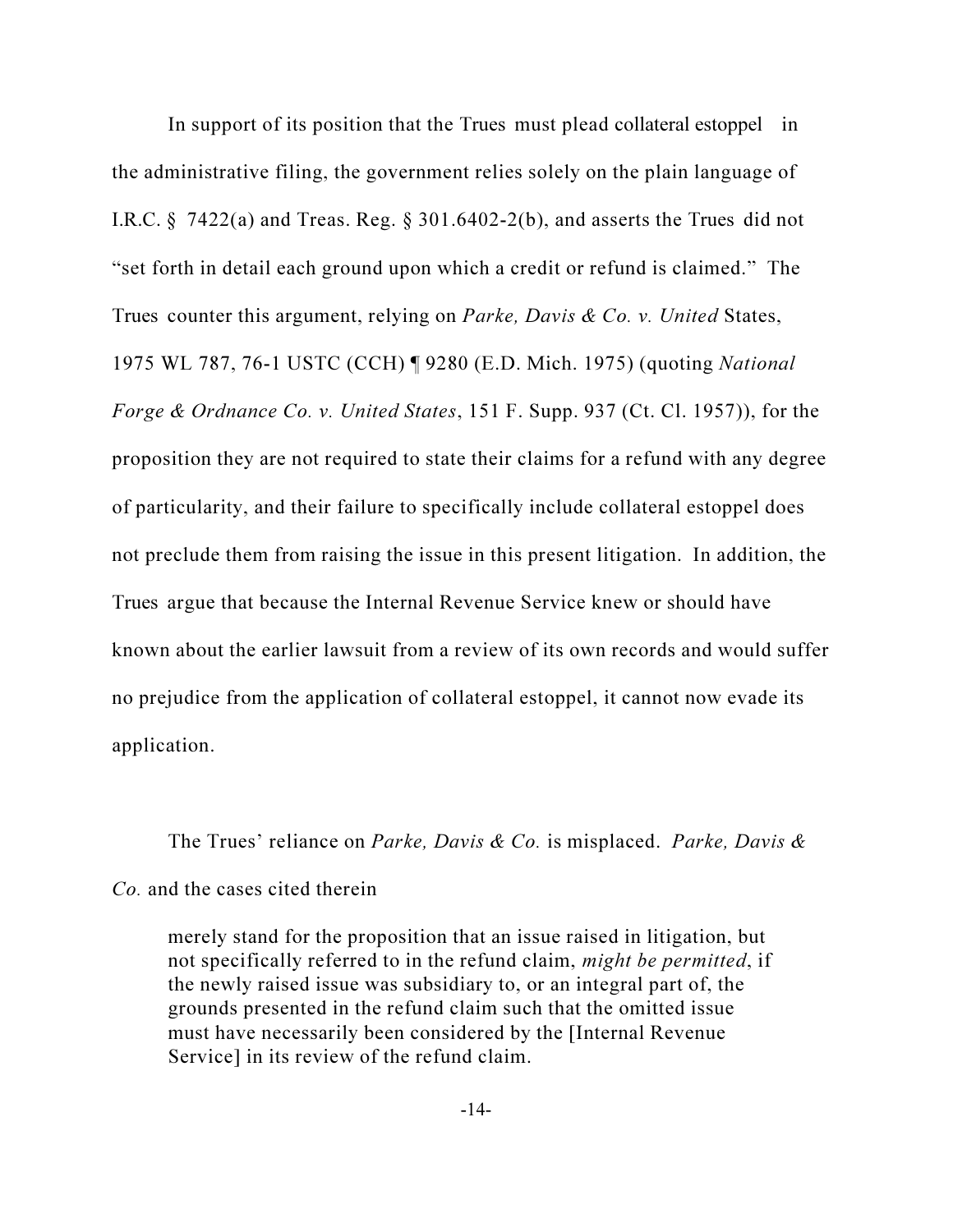Lockheed Martin Corp. v. United States, 39 Fed. Cl. 197, 201 (1997) (emphasis added). The estoppel claim in *Parke, Davis & Co.* clearly was subsidiary to, or an integral part of, the refund claim wherein the taxpayer alleged the Internal Revenue Service arbitrarily and capriciously changed its position as documented in a previous ruling letter that the taxpayer requested, and upon which the taxpayer relied. Such is not the case here.

The Trues do not attempt to estop the Internal Revenue Service from changing its position on the tax treatment to be afforded the oil and gas lease transactions subject to the 1989-1990 audit. Indeed, the Internal Revenue Service never has adopted the Trues' position on that issue. The Trues instead attempt to bind the Internal Revenue Service to the judicial disposition of a percentage depletion issue involving guaranteed overriding royalty payments in an independent case litigated some fifteen years earlier. We fail to see how the Internal Revenue Service would necessarily have considered the judicial disposition in the 1973-1975 tax case when reviewing the refund claim presently at issue. Unlike the situation in Parke, Davis & Co., we construe the Trues' collateral estoppel claim to be an independent ground upon which to base their refund claim, not an "issue subsidiary to, or an integral part of," other substantive claims they raised in the administrative proceeding. Accordingly, the Trues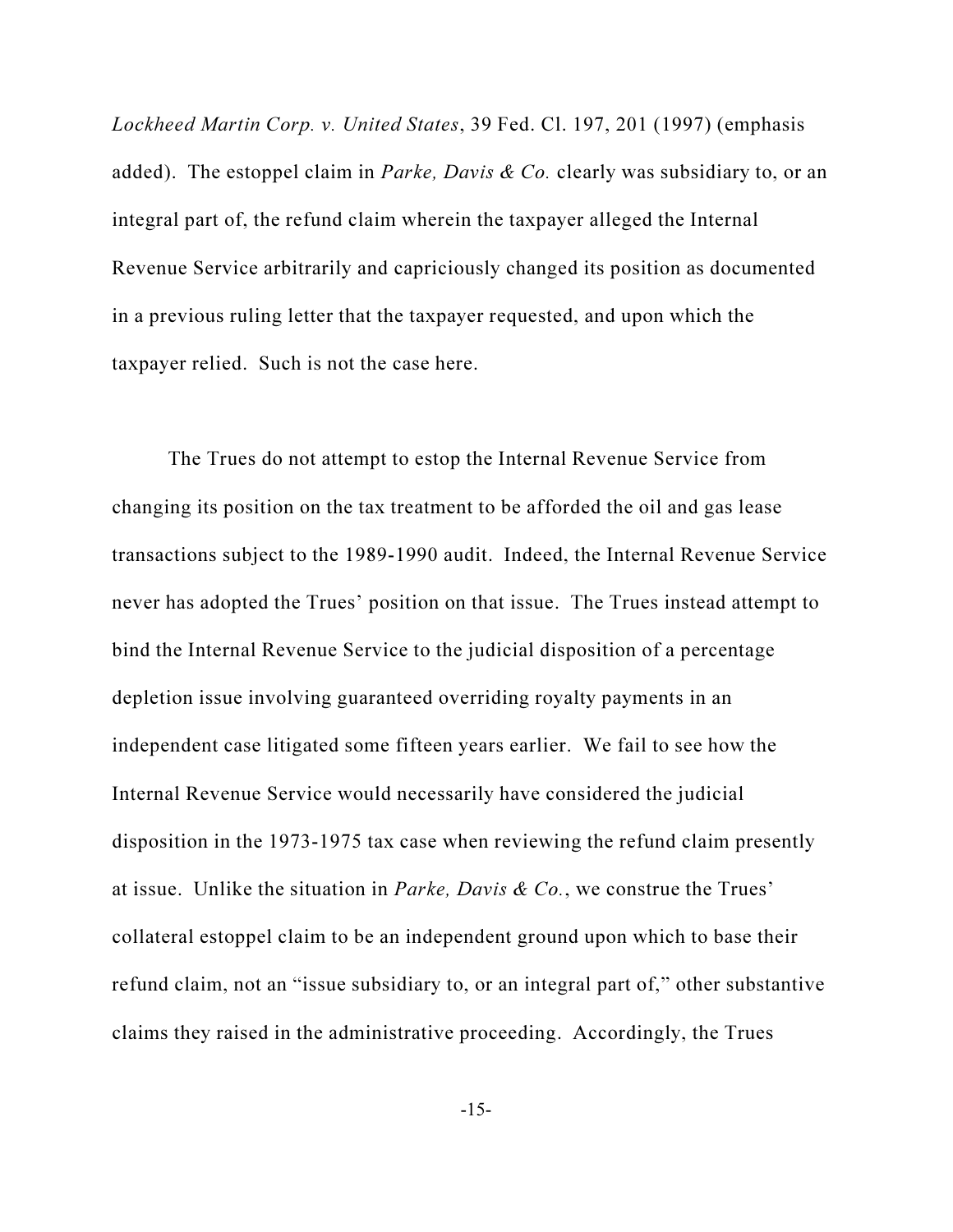should have raised collateral estoppel as a distinct ground for a refund in the course of filing their administrative refund claim.

As for the Trues' argument that the Internal Revenue Service 's knowledge of the prior lawsuit excuses their failure to raise the issue in their administrative refund claim, we conclude that in order to preserve the collateral estoppel issue for our review, "[i]t is not enough that in some roundabout way the facts supporting the claim may have reached" the attention of the Internal Revenue Service . Levitsky v. United States, 27 Fed. Cl. 235, 241 (1992). The Trues must demonstrate the Internal Revenue Service not only knew of the preclusive effect of the prior litigation, but also that the Service "understood that a claim was being made *based upon*" those grounds. *Id.* (emphasis added). Thus, even if the Internal Revenue Service knew about the prior case, it was still incumbent on the Trues to make it plain they based their refund claim in part upon the prior decision.

Having reviewed the parties' arguments and the cases generally dealing with the requirements of an administrative tax appeal, we hold the Trues cannot assert collateral estoppel for the first time in federal court, because they failed to raise the issue in the course of their administrative refund filing. See James v.

-16-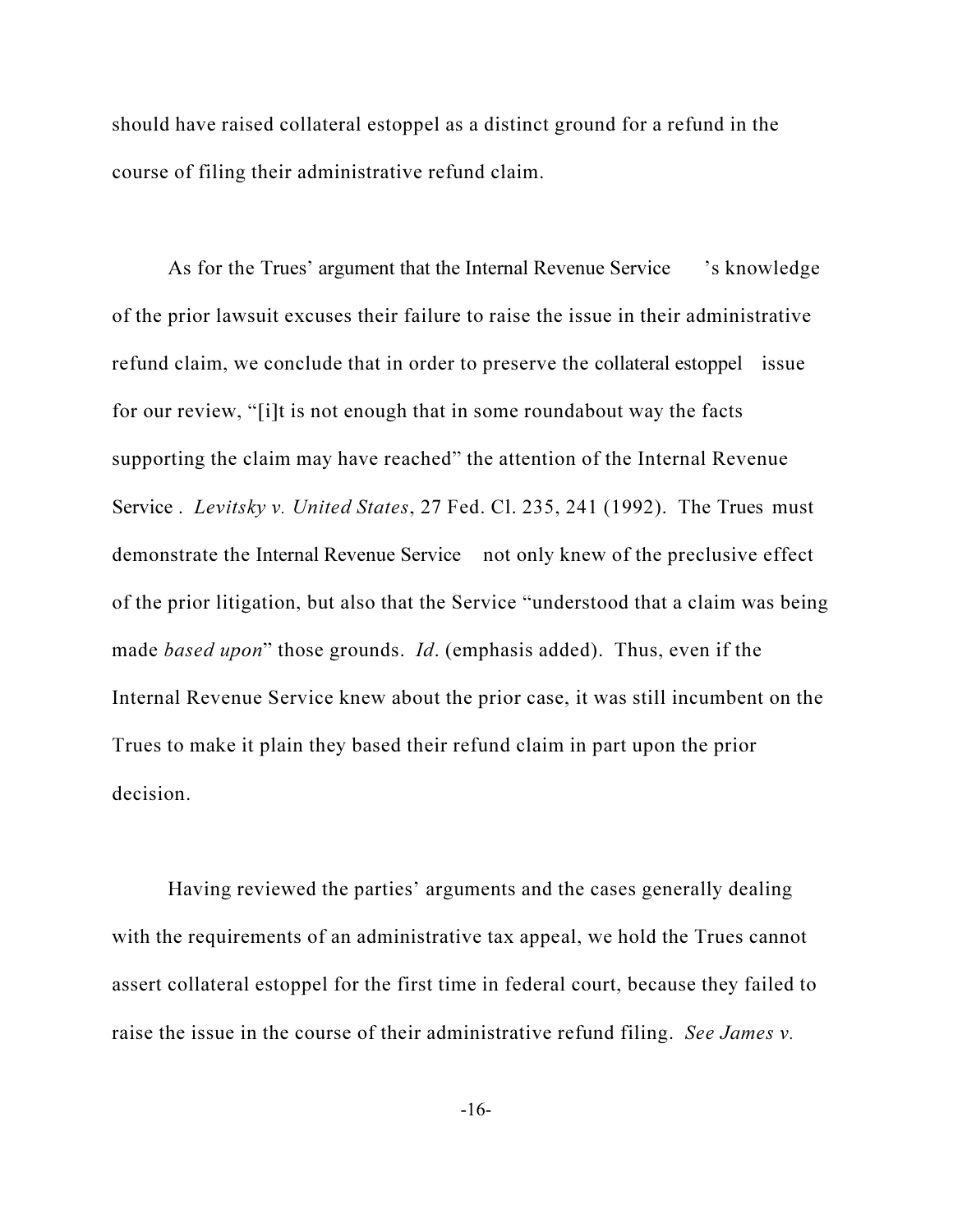Chater, 96 F.3d 1341, 1343 (10th Cir. 1996) (issues omitted from an administrative appeal are deemed waived for purposes of subsequent judicial review); Brown v. United States, 890 F.2d 1329, 1346 (5th Cir. 1989) ("[A] taxpayer is barred from raising in a refund suit grounds for recovery not clearly and specifically set forth in its claim for a refund."). Although we do not believe it was necessary for the Trues to expressly use the words "collateral estoppel" in their refund claim in order to preserve the issue, they should have presented enough information to give the Internal Revenue Service notice they intended to rely on the preclusive effect of the prior litigation as a basis for their refund claim. See Charter Co. v. United States, 971 F.2d 1576, 1579-80 (11th Cir. 1992) ("[a]lthough crystal clarity and exact precision are not demanded," the taxpayer must identify in its refund claim the "essential requirements" of the refund demand). In other words, the Trues should have made at least some reference to the preclusive effect of the 1973-1975 tax case during the course of their administrative claim. The Trues' failure to specifically invoke collateral estoppel or at least reference the prior judgment left the Internal Revenue Service, as the reviewing agency, without sufficient notice of their intent to rely on the prior decision and its potential preclusive effect on issues in the present case. The Supreme Court has consistently and strictly held "[a] reviewing court usurps the agency's function when it sets aside the administrative determination upon a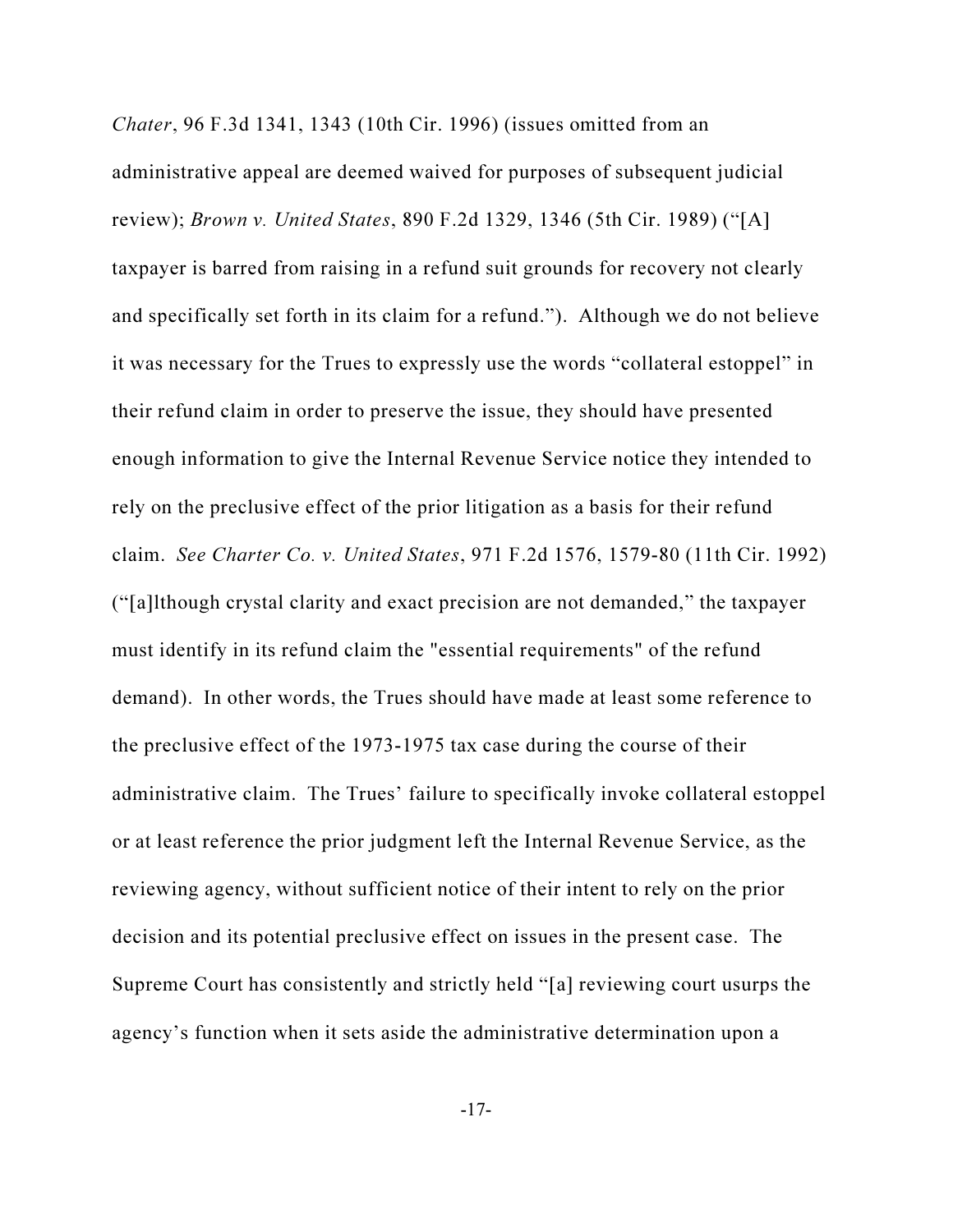ground not theretofore presented and deprives [it] of an opportunity to consider the matter, make its ruling, and state the reasons for its action." Unemployment Compensation Comm'n v. Aragan, 329 U.S. 143, 155 (1946); see also Wilson v. Hodel, 758 F.2d 1369, 1372-73 (10th Cir. 1985). We will not usurp the Internal Revenue Service's function by resolving a collateral estoppel claim not previously considered in the administrative proceeding. For these reasons, we decline to consider the Trues' collateral estoppel claim on appeal.

#### B. Substance Over Form Principle – Overview

We must now determine whether the Trues' business activities pass for legitimate tax avoidance and sound financial planning, or whether they constitute manipulation of the intent and purpose of the tax code.<sup>6</sup> In order to ensure proper

<sup>6</sup> We emphasize, as a prelude to our substance over form analysis, "[t]he legal right of a taxpayer to decrease the amount of what otherwise would be his taxes, or altogether avoid them, by means which the law permits." Gregory v. Helvering, 293 U.S. 465, 469 (1935). A tax-avoidance motive for structuring a transaction in a particular way is not inherently fatal, and nothing in this opinion is intended to invalidate otherwise legitimate tax planning strategies. However, the structure of the Trues' transactions, coupled with their familial relationships and common ownership of the businesses involved, compels us to exercise a heightened level of skepticism and scrutiny in this matter. See Kornfeld, 137 F.3d 1231, 1235 (10th Cir. 1998) (where the "parties to the transactions in question are related, the level of skepticism as to the form of the transaction is heightened, because of the greater potential for complicity between related parties in arranging their affairs in a manner devoid of legitimate motivations." (Quotation marks and citation omitted.)), cert. denied, 119 S. Ct. 171 (1998); Milbrew, Inc. v. Commissioner, 710 F.2d 1302, 1305 (7th Cir. 1983) ("When persons who are not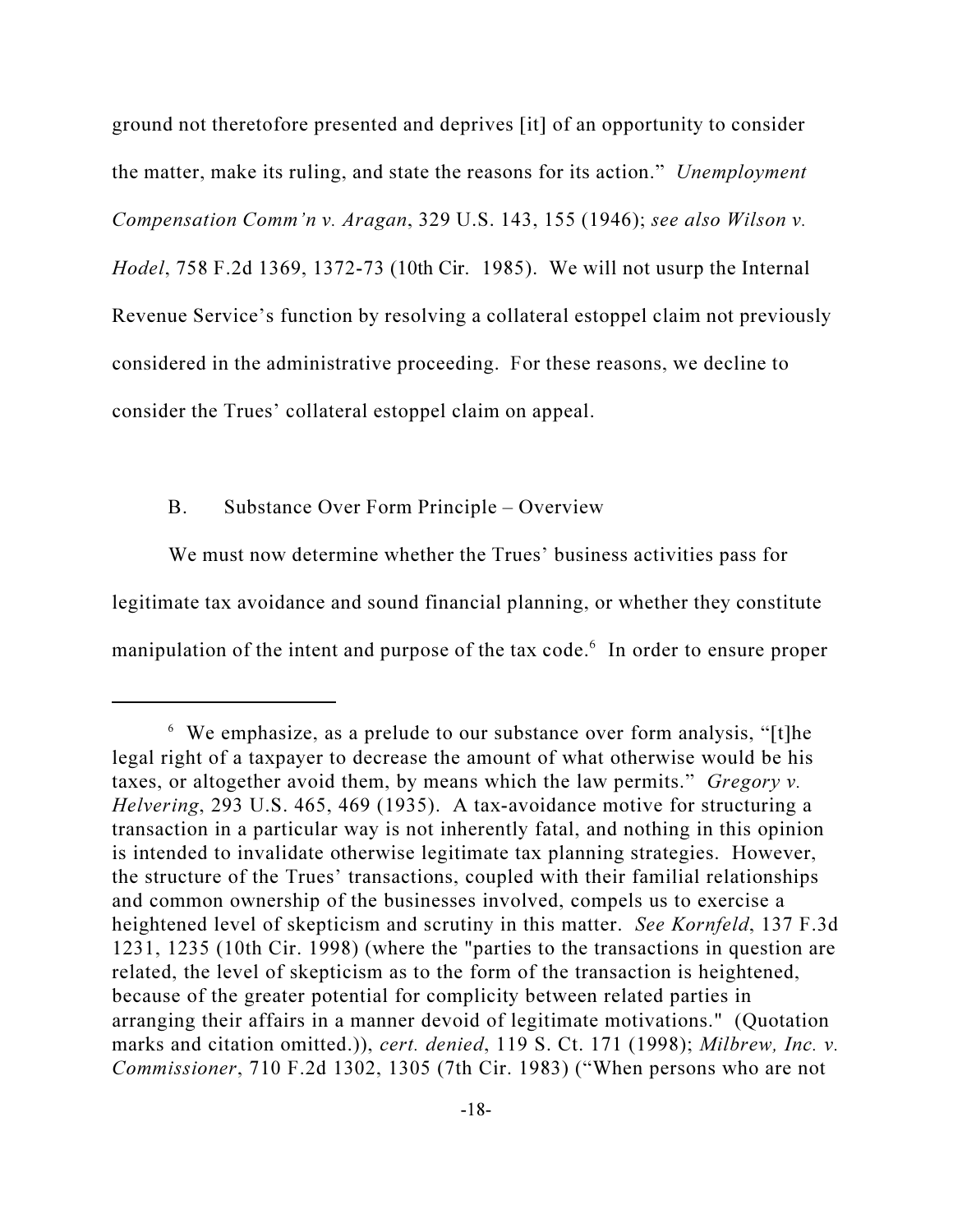tax treatment for the ranchland transactions and oil and gas lease transactions, we apply the substance over form principle. See Commissioner v. Hansen, 360 U.S. 446, 461 (1959) ("the incidence of taxation depends upon the substance, not the form, of the transaction"). This fundamental tax principle operates to prevent "'the true nature of a transaction [from being] disguised by mere formalisms, which exist solely to alter tax liabilities," and promotes "the effective administration of the tax policies of Congress.'" Kornfeld, 137 F.3d at 1234 (quoting Commissioner v. Court Holding Co., 324 U.S. 331, 334 (1945)). Thus, applying the substance over form principle to the complex series of ranchland and oil and gas lease transactions in dispute in this case, we must look beyond the taxpayers' characterization of isolated, individual transactional steps, and also review the substance of each series of transactions in its entirety.

Deciding "whether to accord the separate steps of a complex transaction independent significance, or to treat them as related steps in a unified transaction,

dealing with each other at arm's length enter into a transaction that gives them tremendous tax savings, the Internal Revenue Service is entitled to be suspicious of the genuineness of the transaction."). "While it is true that a taxpayer can structure a transaction to minimize tax liability under the Internal Revenue Code, that transaction must nevertheless have economic substance in order to be the thing which the statute intended." Kirchman v. Commissioner, 862 F.2d 1486, 1491 (11th Cir. 1989) (quotation marks and citation omitted).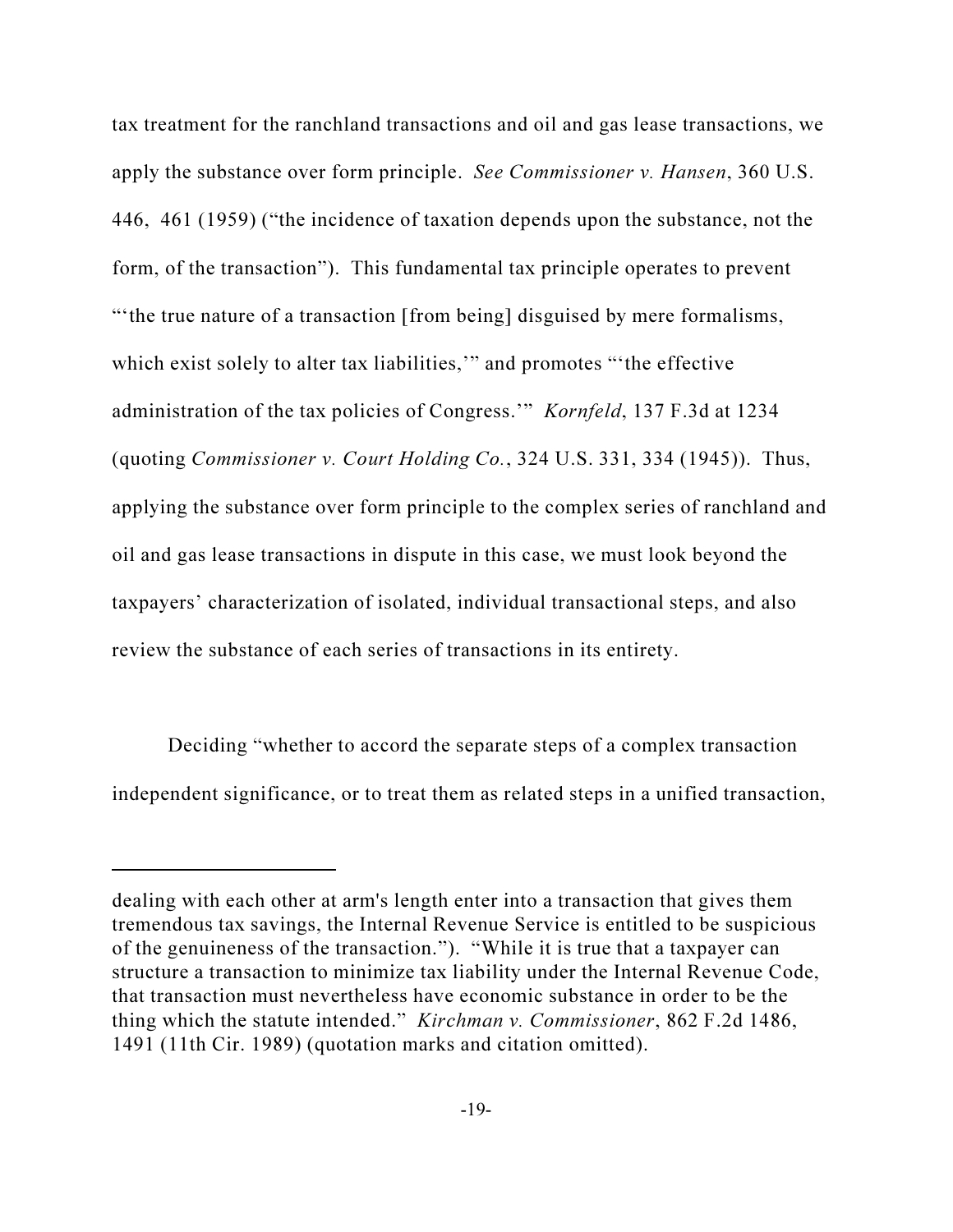is a recurring problem in the field of tax law." King Enters., Inc. v. United States, 418 F.2d 511, 516 (Ct. Cl. 1969). In search of an answer to this problem, courts utilize a variety of approaches, including a particular incarnation of the basic substance over form principle known as the step transaction doctrine. Simply stated, the step transaction doctrine provides that "interrelated yet formally distinct steps in an integrated transaction may not be considered independently of the overall transaction." Commissioner v. Clark, 489 U.S. 726, 738 (1989) (quotation marks and citation omitted); see also Security Indus. Ins. Co. v. United States, 702 F.2d 1234, 1244 (5th Cir. 1983) ("The step transaction doctrine is a corollary of the general tax principle that ... taxation depends on the substance of a transaction rather than its form."). The doctrine requires us to link together "all interdependent steps with legal or business significance, rather than [take] them in isolation," so that "federal tax liability may be based on a realistic view of the entire transaction."<sup>7</sup> Clark, 489 U.S. at 738 (quotation marks and citation omitted). We proceed, then, to examine the series of potentially interrelated steps involved in both the ranchland transactions and oil and gas lease transactions, utilizing this approach.

<sup>&</sup>lt;sup>7</sup> While traditionally utilized in the context of corporate liquidationreorganizations, courts also have applied the step transaction doctrine to various other kinds of taxpayer activities. Jacob Mertens, Jr., The Law of Federal Income Taxation § 43.253 (1997).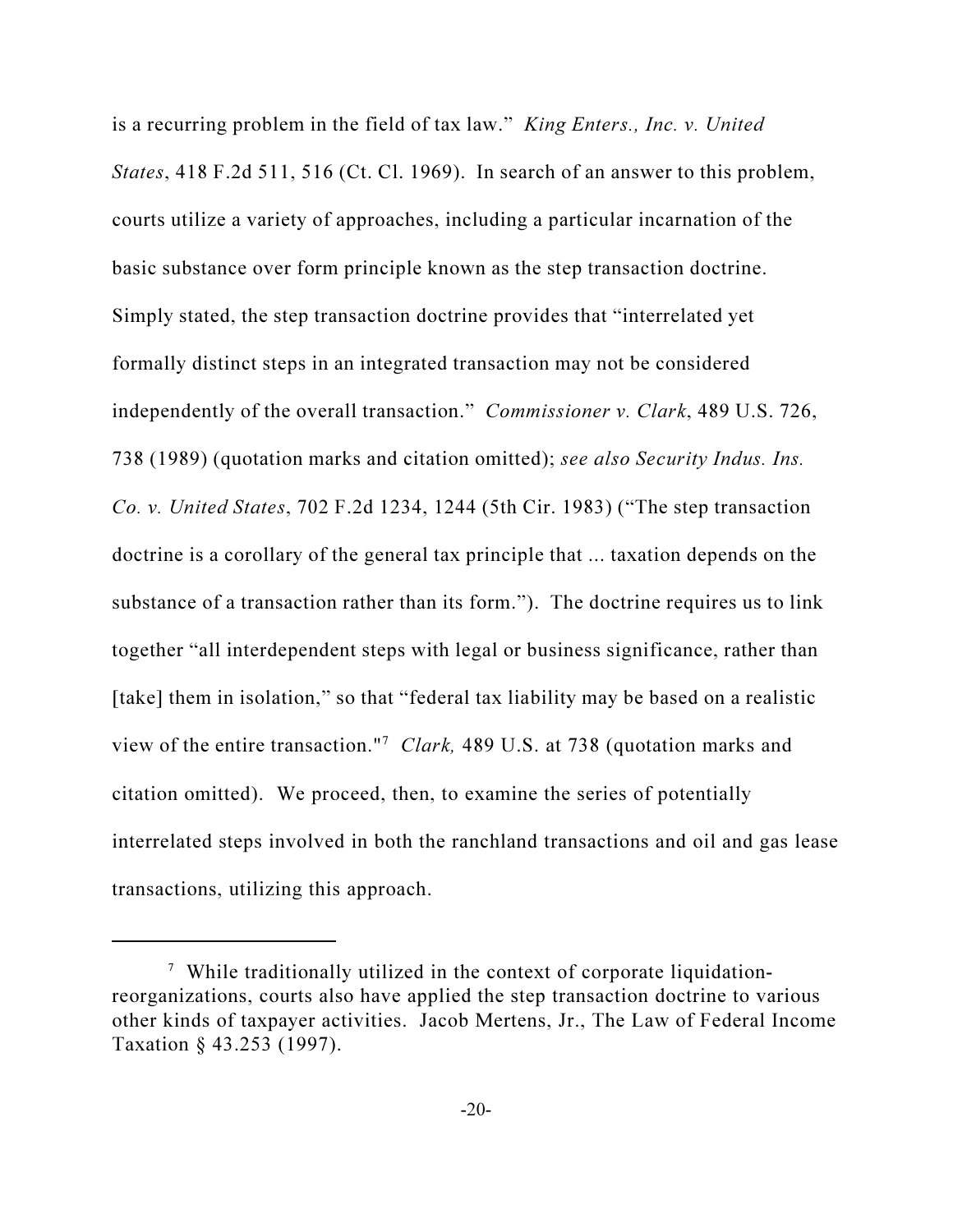#### C. Step Transaction Doctrine

Courts have developed three tests for determining when the step transaction doctrine should operate to collapse the individual steps of a complex transaction into a single integrated transaction for tax purposes: (1) end result, (2) interdependence, and (3) binding commitment. See Associated Wholesale Grocers, Inc. v. United States, 927 F.2d 1517, 1522 (10th Cir.1991). More than one test might be appropriate under any given set of circumstances; however, the circumstances need only satisfy one of the tests in order for the step transaction doctrine to operate. See id. at 1527-28 (finding end result test inappropriate, but applying the step transaction doctrine using the interdependence test). Given the type of transactions involved in this case, only the end result and interdependence tests are relevant to our analysis.<sup>8</sup>

The end result test combines "into a single transaction separate events

<sup>&</sup>lt;sup>8</sup> The binding commitment test is seldom utilized, and only applies to situations "where the taxpayer is subject to an obligation or binding commitment, at the time the first step is entered into, to pursue the successive steps in a series of transactions," usually spanning several years. See Jacob Mertens, Jr., supra n.7, § 43.256 (1997). As a general rule, "the binding-commitment test is only applicable where a substantial period of time has passed between the steps that are subject to scrutiny." Id. Because the transactions in the present case do not span a long period of time or involve a binding commitment to pursue successive steps, we do not analyze them under this test. See Associated Wholesale Grocers 927 F.2d at 1522 n.6 (rejecting use of binding commitment test because the case did not involve a series of transactions spanning several years).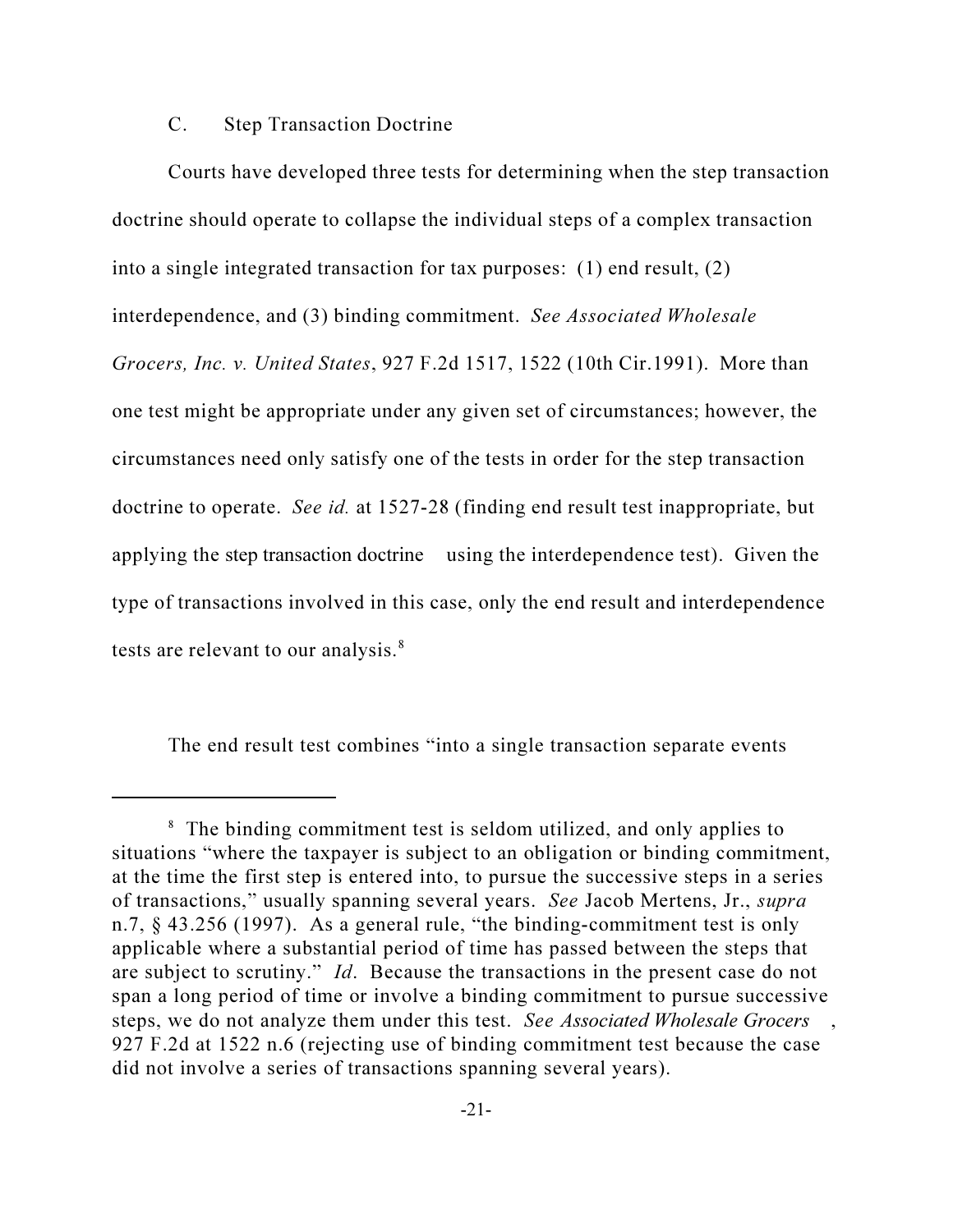which appear to be component parts of something undertaken to reach a particular result." Kornfeld, 137 F.3d at 1235; Associated Wholesale Grocers, 927 F.2d at 1523. Under this test, if we find the series of closely related steps in a transaction are merely the means to reach a particular result, we will not separate those steps, but instead treat them as a single transaction. Kanawha Gas & Utils. Co. v. Commissioner, 214 F.2d 685, 691 (5th Cir.1954). The taxpayer's subjective intent is especially relevant under this test because it allows us to determine whether the taxpayer directed a series of transactions to an intended purpose. See Brown v. United States, 782 F.2d 559, 563 (6th Cir. 1986) ("[e]nd result test" for determining when to apply "step transaction doctrine" makes intent a necessary element for application of doctrine). The intent we focus on under the end result test is not whether the taxpayer intended to avoid taxes. Prior case law clearly instructs that tax reduction and avoidance motives are permissible and do not alone invalidate a transaction. Gregory, 293 U.S. at 469. Instead, the end result test focuses on whether the taxpayer intended to reach a particular result by structuring a series of transactions in a certain way.<sup>9</sup> See King Enters., 418 F.2d

<sup>&</sup>lt;sup>9</sup> We emphasize that under the end result test, our focus is not on the legitimacy of the intended result, but instead on whether the taxpayer undertook multiple steps to achieve a particular result. Thus, if a taxpayer engages in a series of steps that achieve a particular result, he cannot request independent tax recognition of the individual steps unless he shows that at the time he engaged in the individual step, its result was the intended end result in and of itself. If this is not what the taxpayer intended, then we collapse the series of steps and only give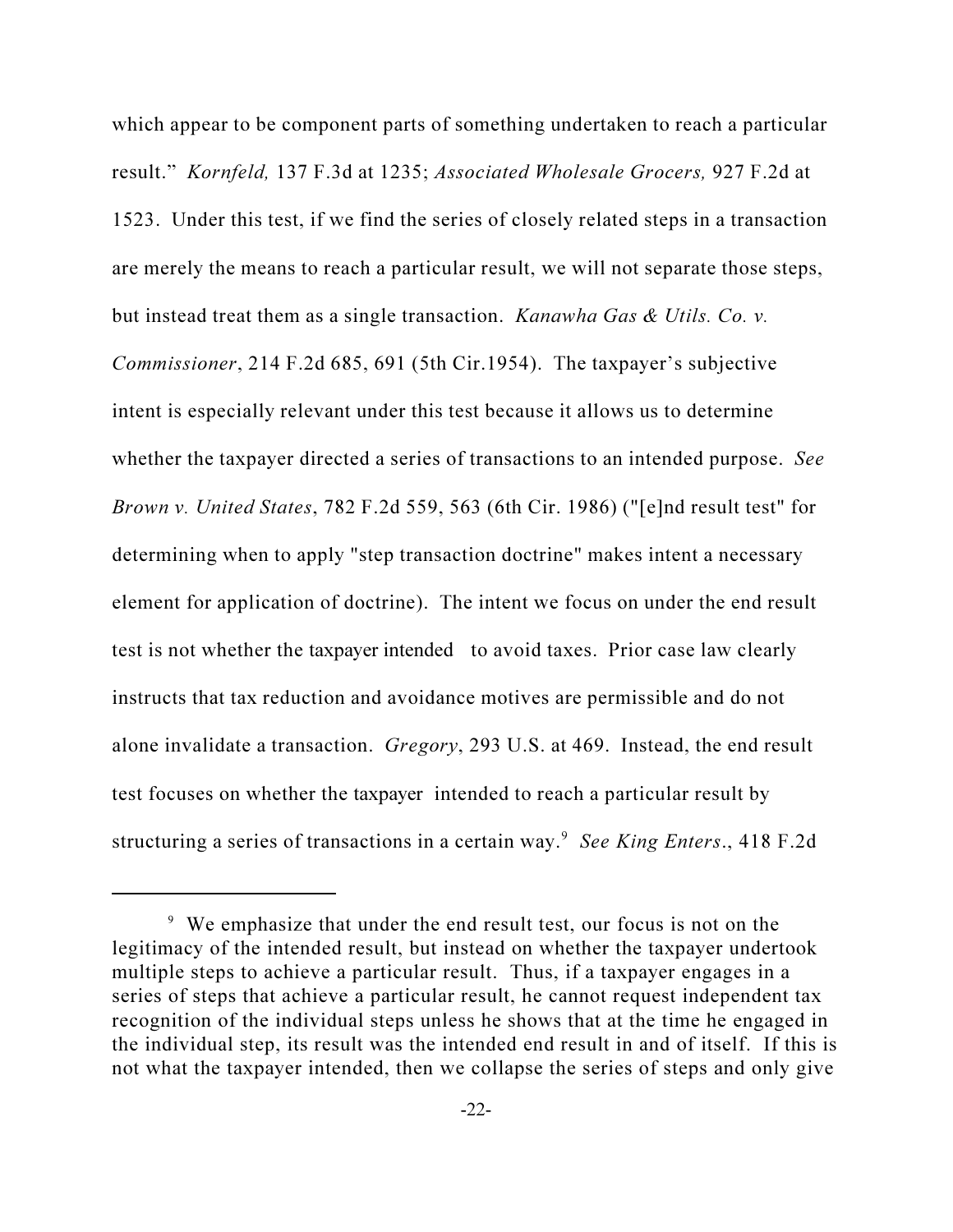at 516.

The interdependence test takes a slightly different approach. Under this test, we disregard the tax effects of individual transactional steps if "it is unlikely that any one step would have been undertaken except in contemplation of the other integrating acts." Kuper v. Commissioner, 533 F.2d 152, 156 (5th Cir. 1976). The interdependence test relies to a lesser degree on the taxpayer's subjective intent than the end result test. It focuses not on a particular result, but on the relationship between the individual steps and "whether under a reasonably objective view the steps were so interdependent that the legal relations created by one of the transactions seem fruitless without completion of the series." Kornfeld, 137 F.3d at 1235. In order to maintain this objectivity and ensure the steps have independent significance, we find it useful to compare the transactions in question with those we might usually expect to occur in otherwise bona fide business settings. See Merryman v. Commissioner, 873 F.2d 879, 881 (5th Cir. 1989).

Prior to our application of the end result and interdependence tests, we note

tax consideration to the intended end result. See Crenshaw v. United States, 450 F.2d 472, 475 (5th Cir. 1971), cert. denied, 408 U.S. 923 (1972).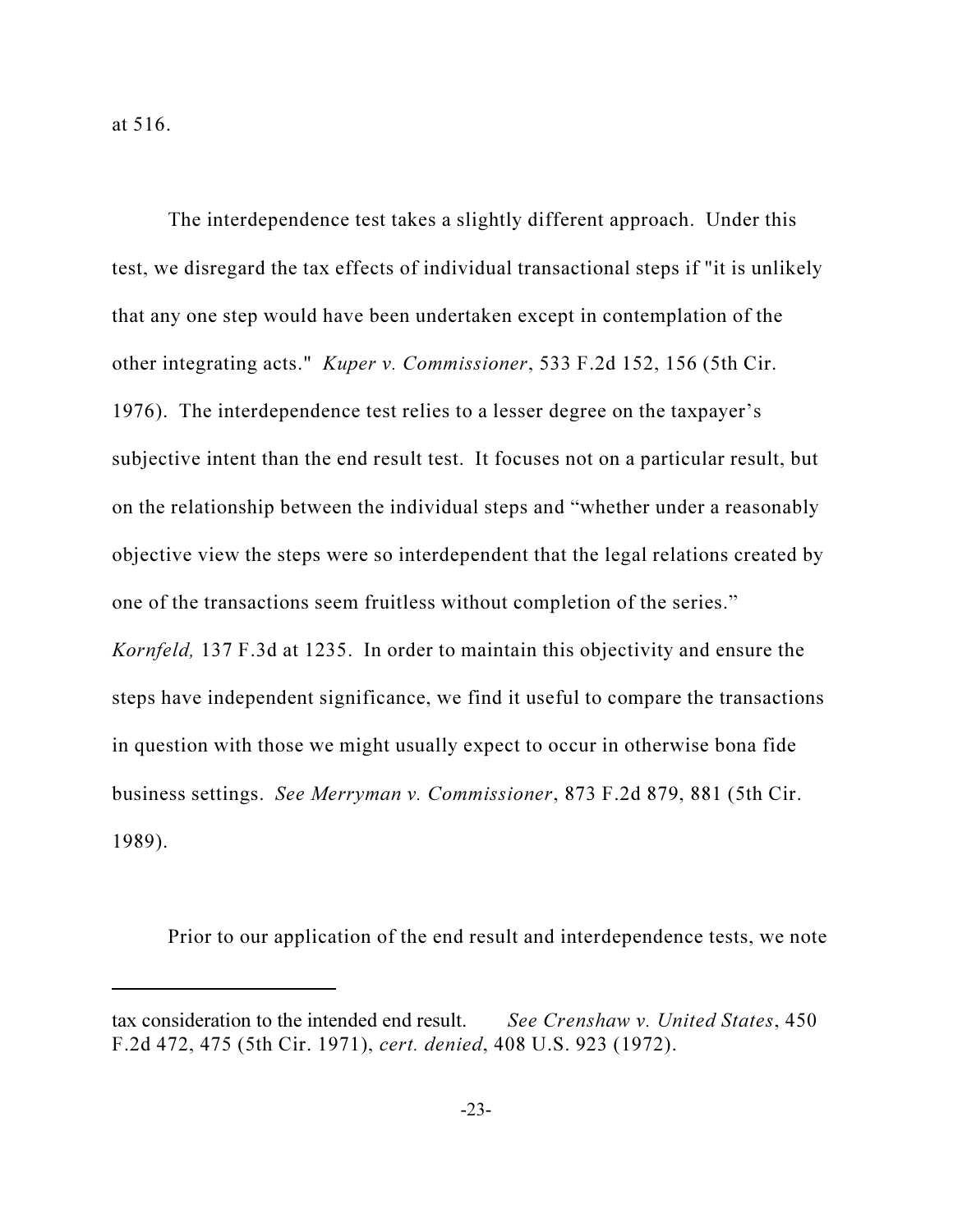the Trues initially challenge the district court's summary judgment rulings for reasons collateral to that court's step transaction analysis. First, the Trues argue the evidence they produced in response to the government's motion for summary judgment created issues of fact pertaining to their intentions underlying the ranchland transactions and oil and gas lease transactions sufficient to preclude summary judgment. The Trues contend the district court inappropriately granted summary judgment by casting their uncontroverted testimonial evidence as mere argument, drawing inferences in favor of the moving party, and generally treating the case as if it was ruling on the issues following a bench trial instead of a motion for summary judgment.

Cases involving the issue of substance over form require resolution of significant questions of fact.<sup>10</sup> Nevertheless, the mere presence of a factual question does not automatically preclude summary judgment. Even in cases where some issues of fact remain, if no reasonable fact-finder could find in favor

 $10$  Like the overall question of substance over form embodied by the step transaction doctrine, the issues involved in our application of the end result and interdependence tests, especially with regard to the taxpayer's intent, are undeniably questions of fact. Kornfeld, 137 F.3d at 1234 (substance of transaction treated as question of fact); Weisbart v. Commissioner, 564 F.2d 34, 37 (10th Cir. 1977) (same); Brown, 782 F.2d at 564 (taxpayer's intent is a question of fact).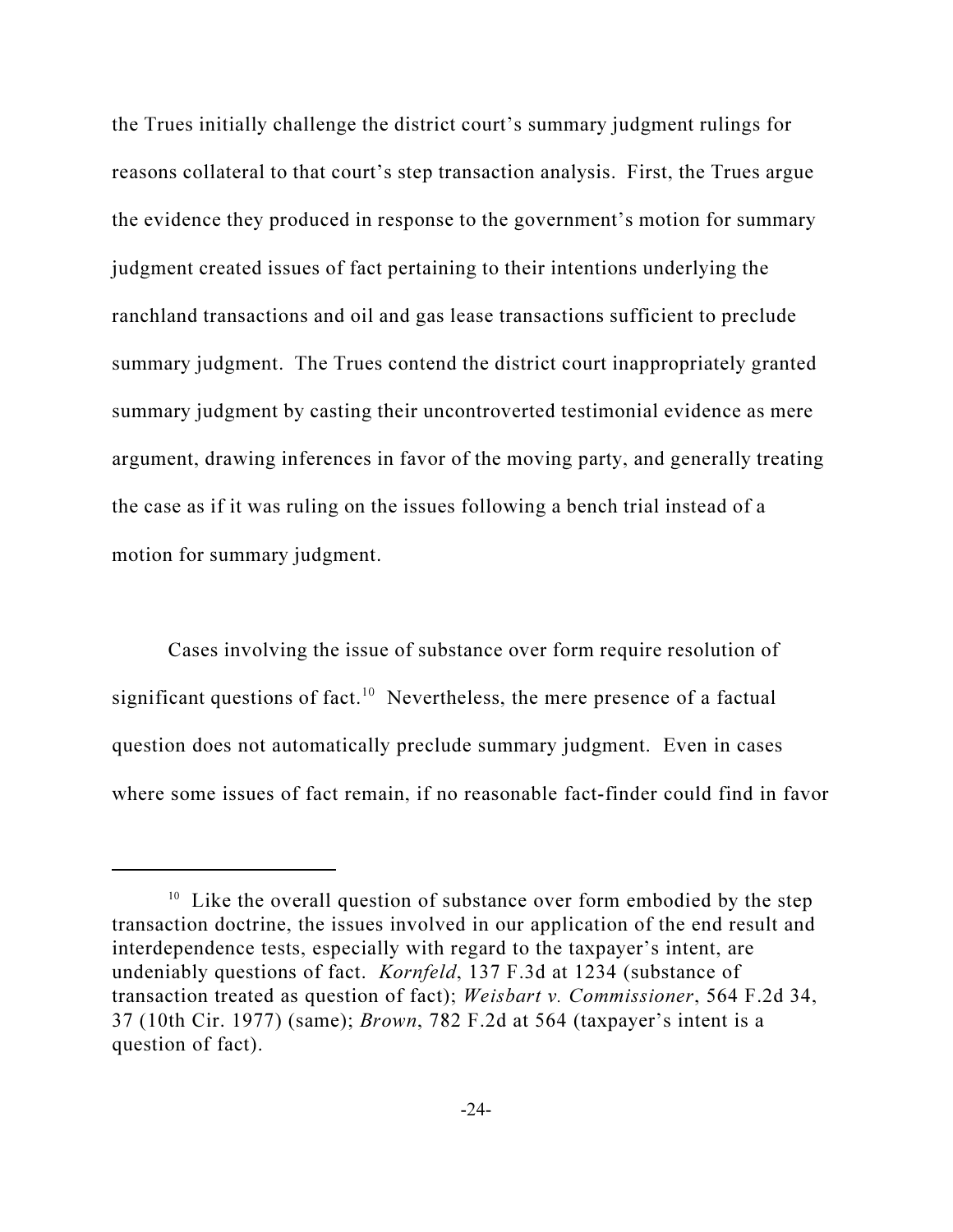of the non-moving party, then summary judgment is still appropriate. See Anderson, 477 U.S. at 247-248. As we have often iterated, the issue must be "a genuine dispute over a material fact." Bingaman v. Kansas City Power & Light Co., 1 F.3d 976, 980 (10th Cir. 1993) (quotation marks and citation omitted). In some cases there is no dispute of fact, because "[the evidence] is so one-sided that one party must prevail as a matter of law." Id. As explained more fully below, this is precisely what occurred in this case. The district court did not reduce the Trues' evidence to mere argument, improperly weigh evidence, or otherwise ignore fundamental principles of summary judgment. Instead, the court acknowledged all the evidence and arguments from both parties and then, in accord with summary judgment standards, simply determined the evidence was so one-sided that no genuine issue of material fact remained in dispute. For this reason, we reject the Trues'

 threshold argument that the district court ignored fundamental summary judgment principles.

In a second threshold argument, the Trues contend their evidence of legitimate business purposes and corresponding economic effects pertaining to the ranchland transactions and oil and gas lease transactions renders the step transaction doctrine inapplicable altogether. The Trues assert economic realities

-25-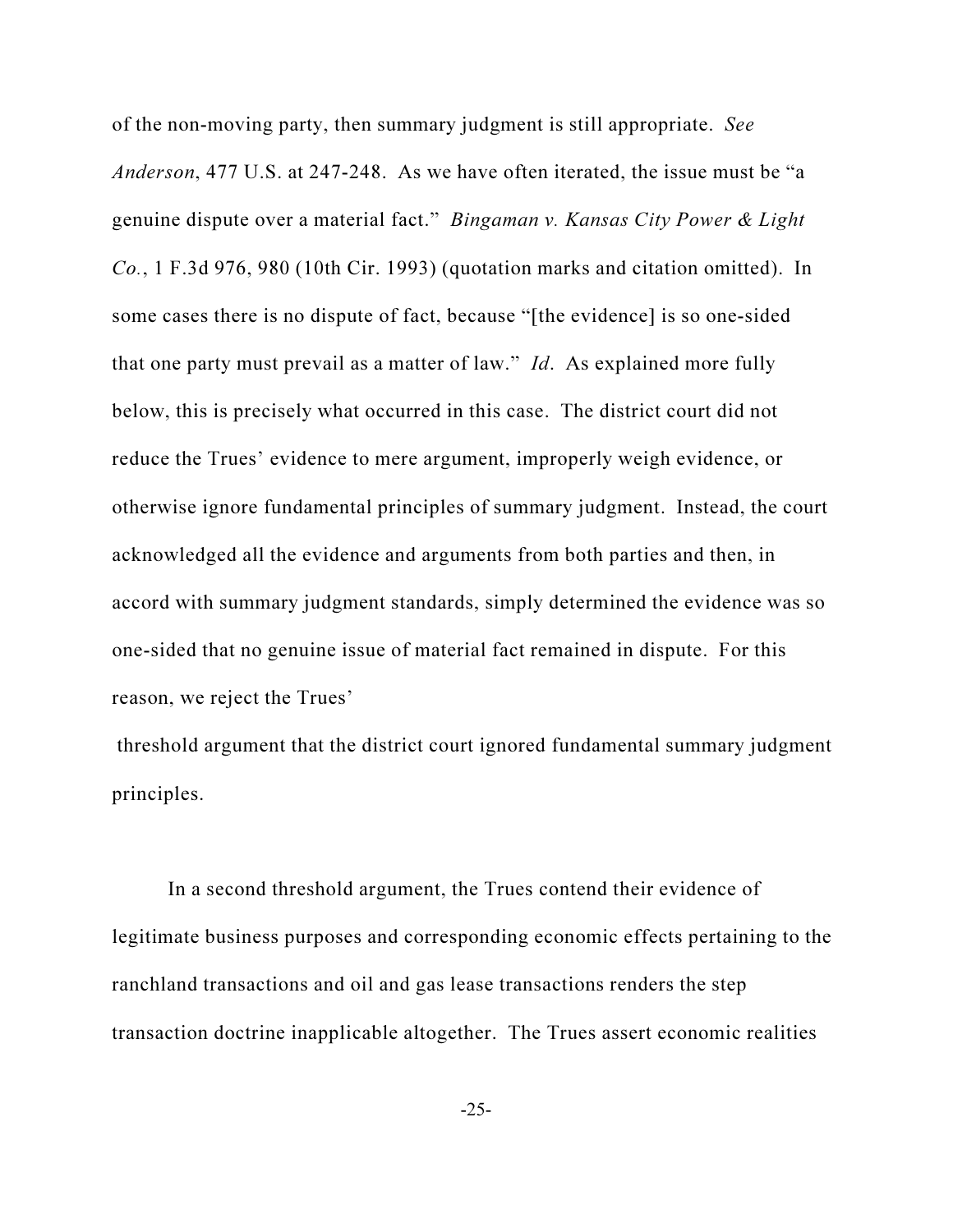must govern, and if a legitimate non-tax business purpose motivates a transaction or actually causes some economic effects, then the transaction is endued with substance that resolves the substance over form inquiry without the need to engage the step transaction analysis.

We acknowledge the Trues' evidence of business purpose and economic effects. However, we do not agree with their conclusion that business purposes and economic effects relating to the individual steps in each complex series of transactions preclude application of the step transaction doctrine in this instance.<sup>11</sup> The substance over form inquiry is not nearly as narrow as the Trues suggest. To ratify a step transaction that exalts form over substance merely because the taxpayer can either (1) articulate some business purpose allegedly

<sup>&</sup>lt;sup>11</sup> The Trues' evidence and arguments regarding business purpose and economic effects raise issues more relevant to a sham transaction doctrine analysis than a step transaction doctrine analysis . Although both the step transaction and sham transaction doctrines are corollaries of the basic substance over form principle, see Kirchman, 862 F.2d at 1491; Security Indus., 702 F.2d at 1244, the sham transaction doctrine focuses on whether a questionable transaction has a business purpose and economic effects other than the creation of tax benefits, Kirchman, 862 F.2d at 1492. See also Frank Lyon Co. v. United States, 435 U.S. 561, 583-84 (1978); James v. Commissioner, 899 F.2d 905, 908 (10th Cir. 1990). As described above, the step transaction doctrine is particularly tailored to the examination of transactions involving a series of potentially interrelated steps for which the taxpayer seeks independent tax treatment. Consequently, the step transaction doctrine provides the pertinent analytical framework in this case.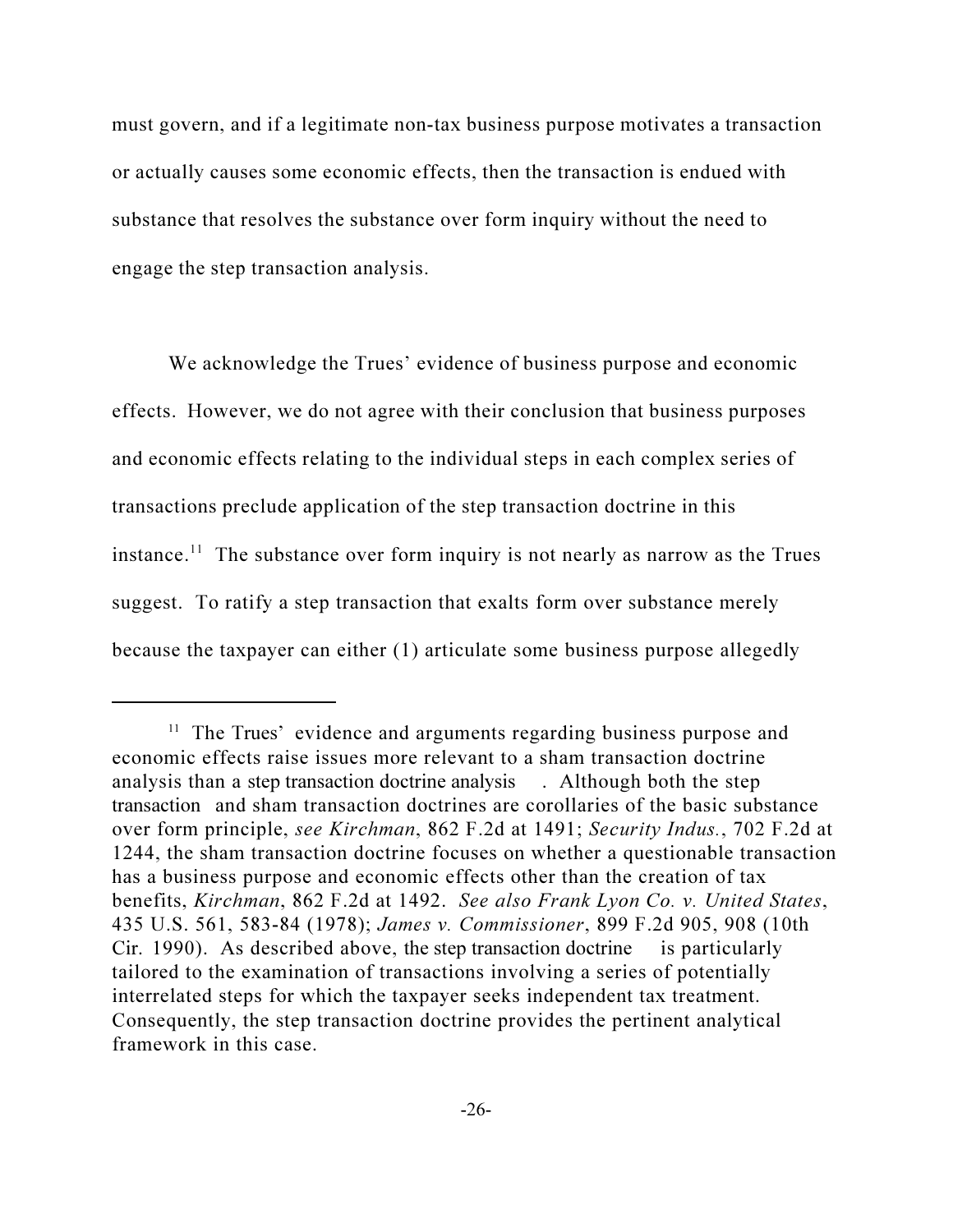motivating the indirect nature of the transaction or (2) point to an economic effect resulting from the series of steps, would frequently defeat the purpose of the substance over form principle. Events such as the actual payment of money, legal transfer of property, adjustment of company books, $12$  and execution of a contract all produce economic effects and accompany almost any business dealing. Thus, we do not rely on the occurrence of these events alone to determine whether the step transaction doctrine applies. Likewise, a taxpayer may proffer some non-tax business purpose for engaging in a series of transactional steps to accomplish a result he could have achieved by more direct means, but that business purpose by itself does not preclude application of the step transaction doctrine. Associated Wholesale Grocers, 927 F.2d at 1527. Although the absence of economic effects or business purposes may be fatal to a taxpayer's step transaction refund suit, the presence of those factors is not dispositive. See id. at 1526-27. We must still examine the objective realities of the multi-step transactions to determine their tax status, and proceed to do so under the end result and interdependence tests.

<sup>&</sup>lt;sup>12</sup> Just as we reject the Trues' argument that the effect on their companies' books automatically gives the transaction economic substance, so too do we reject the government's notion that a transaction has no economic substance if it is possible for the taxpayer to merely adjust his books to reflect the Internal Revenue Service's recharacterization of the disputed transaction.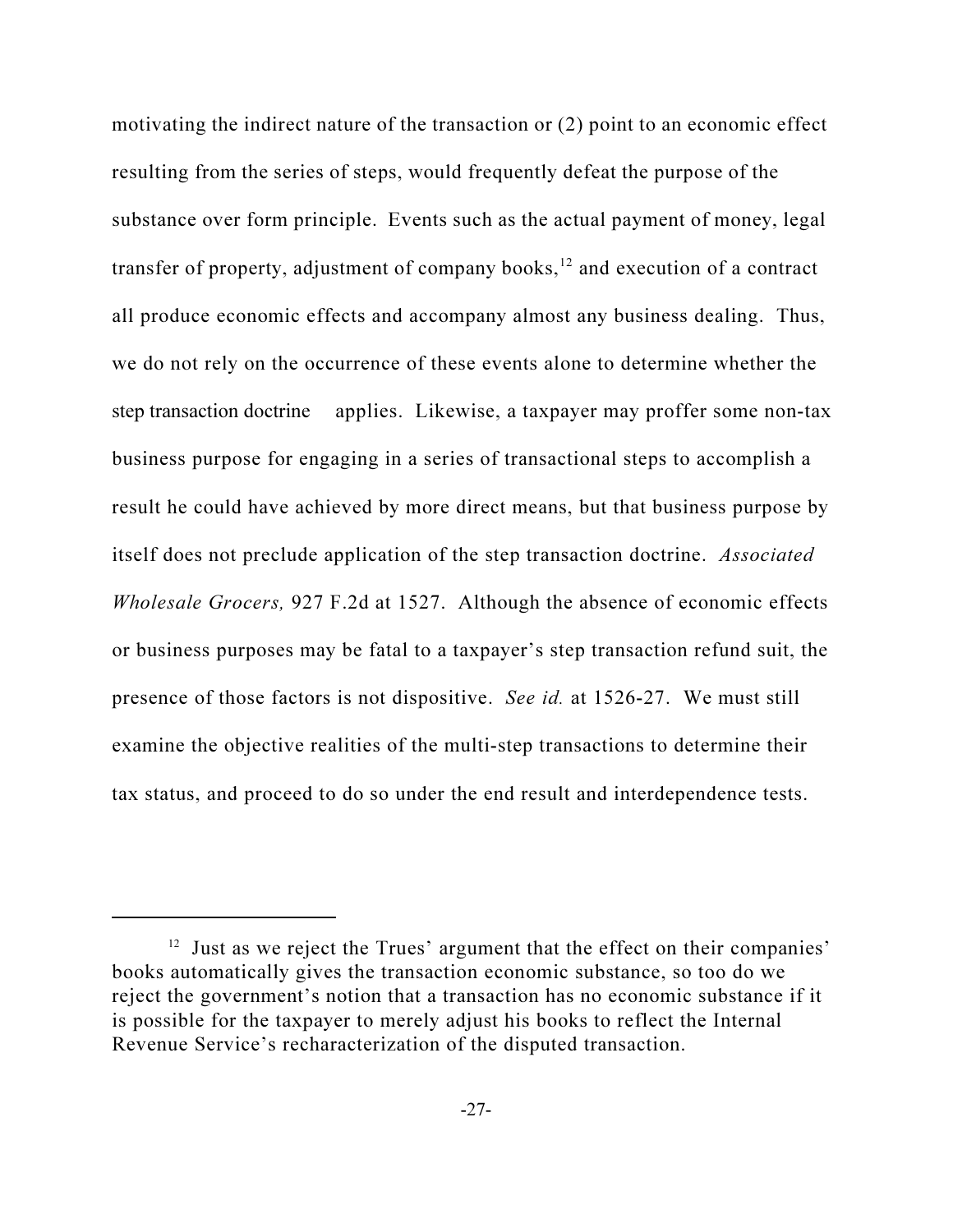- D. The "End Result" and "Interdependence" Tests
	- 1. Ranchland Transactions

Applying the end result test to the ranchland transactions, we examine whether the Trues intended from the outset to place the ranchlands in the hands of True Ranches. Recall that the individual tax significance of each step of a multistep transaction is irrelevant when, considered as a whole, the steps accomplish but a single intended result, which in actual purpose and effect is subject to the given tax consequence. See Crenshaw, 450 F.2d at 476. Thus, if the intended end result was for True Ranches to own the ranchland, then the Trues cannot claim a right to favorable tax treatment for the various intermediate transactions leading up to that intended result. If, on the other hand, the Trues present evidence showing they initiated the ranchland acquisition with another objective in mind  $(i.e.,$  the intended end result was actually one of the intermediate transactional steps), then they have created a genuine issue of whether that intermediate step should be afforded favorable tax treatment.

This analysis is inherently factual; however, as we emphasized above, the mere existence of a fact question does not render summary judgment inappropriate. If the proffered evidence is so one-sided that no reasonable fact finder could conclude anything other than that the Trues intended from the outset

-28-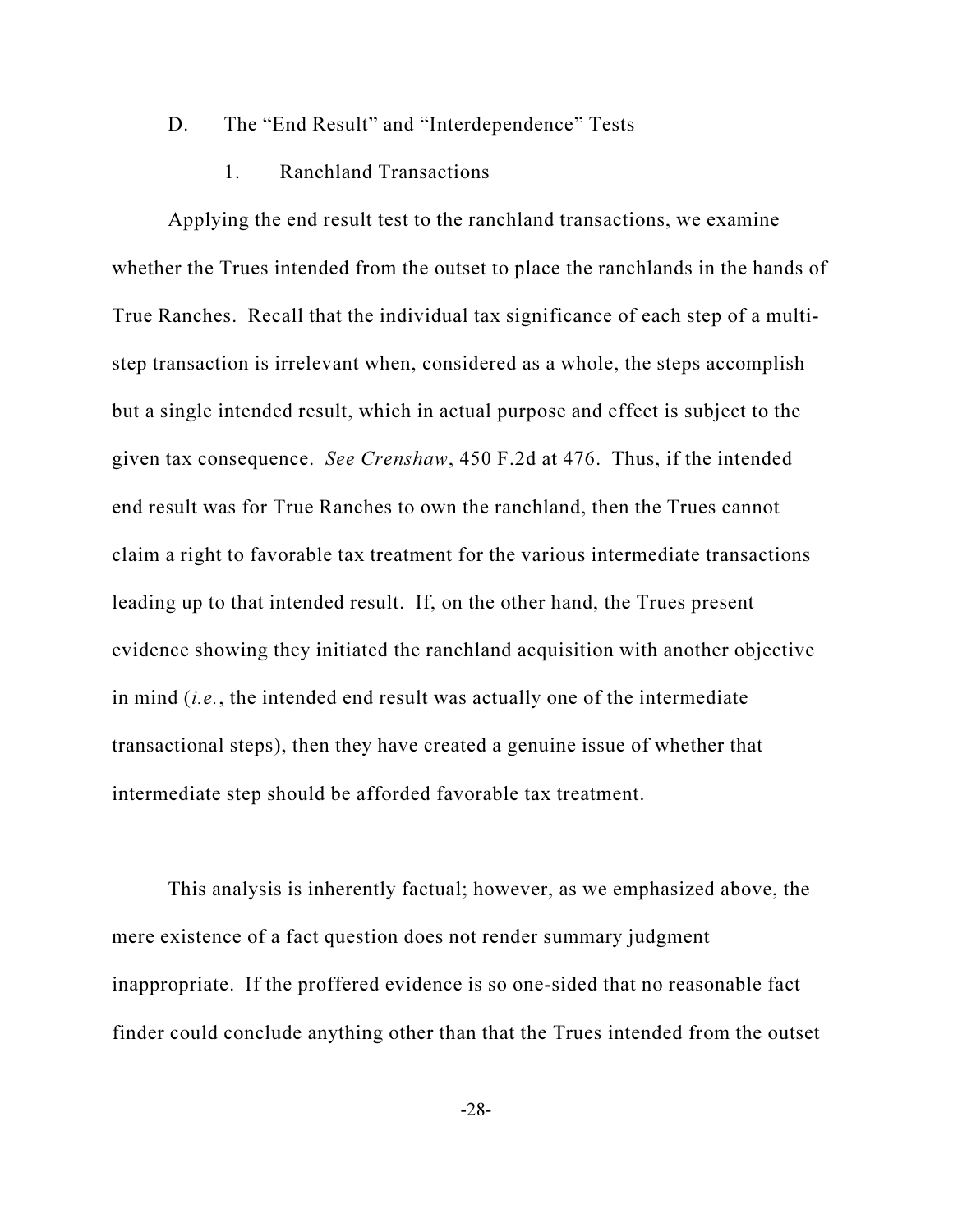for the True Ranches to acquire additional ranchlands through a series of separate, otherwise unnecessary conveyances, then summary judgment applying the step transaction doctrine to collapse that multi-step transaction for tax purposes is appropriate.

The Trues present evidence showing they intended to expand the land holdings of True Ranches through a series of transactions so that the elder Trues (Henry A. True, Jr. and Jean D. True), who had more liquid assets readily available to finance the acquisition, would contribute a greater share of the purchase price.<sup>13</sup> The Trues emphasize that if the court applies the step transaction doctrine to collapse the ranchland transactions, then the value equivalent to the purchase price of the properties will vanish from Smokey Oil Company's books. This in turn will deprive Henry and Jean True (elder Trues) of any compensation for the additional amount they contributed to the purchase of the ranch properties, as well as the correspondingly greater share in profits they stood to realize from Smokey Oil Company's ownership of the oil and gas leases

<sup>&</sup>lt;sup>13</sup> Because Henry and Jean True (elder Trues) owned a substantially larger percentage interest in Smokey Oil Company (96.5%) than in True Ranches (73.9%), purchasing the ranchlands through Smokey Oil Company allowed the elder Trues to contribute a correspondingly greater share of the purchase price than the minority shareholders/partners.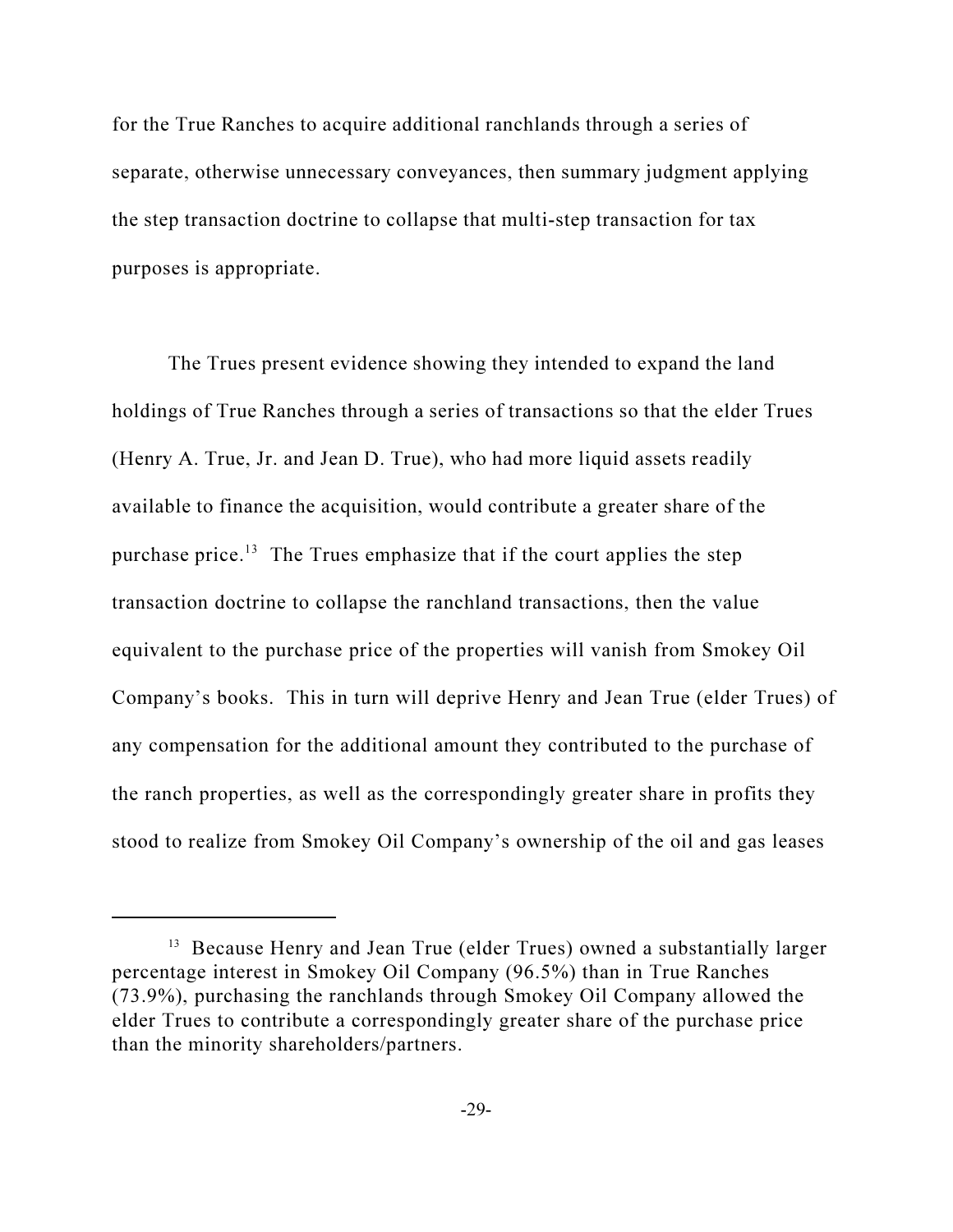acquired in the exchange with True Oil Company.

As mentioned above, we do not dispute the business purposes and economic effects the Trues cite; nevertheless we conclude those factors do not preclude summary judgment based on the overwhelming evidence of the Trues' intent to achieve a particular end result. The Trues admit they intended from the beginning to ultimately place the ranch properties in the hands of True Ranches. This intent is further evidenced by the fact the ranchland was conveyed to Smokey Oil Company separate from the ranch operating assets, which True Ranches acquired directly. The fact the Trues arranged the steps so the elder Trues would bear a greater percentage of the acquisition cost does not establish an alternative intended end result, but merely demonstrates a financing consideration for structuring the transaction in a particular way. If the intended end result was in question, then the business purposes and economic effects the Trues demonstrate might be probative, but in this case there is no doubt the Trues designed and executed a series of steps to increase the land holdings of True Ranches. Thus, applying the end result test, the Internal Revenue Service must give tax consideration only to that intended result. Cf. Security Indus. , 702 F.2d at 1245- 46.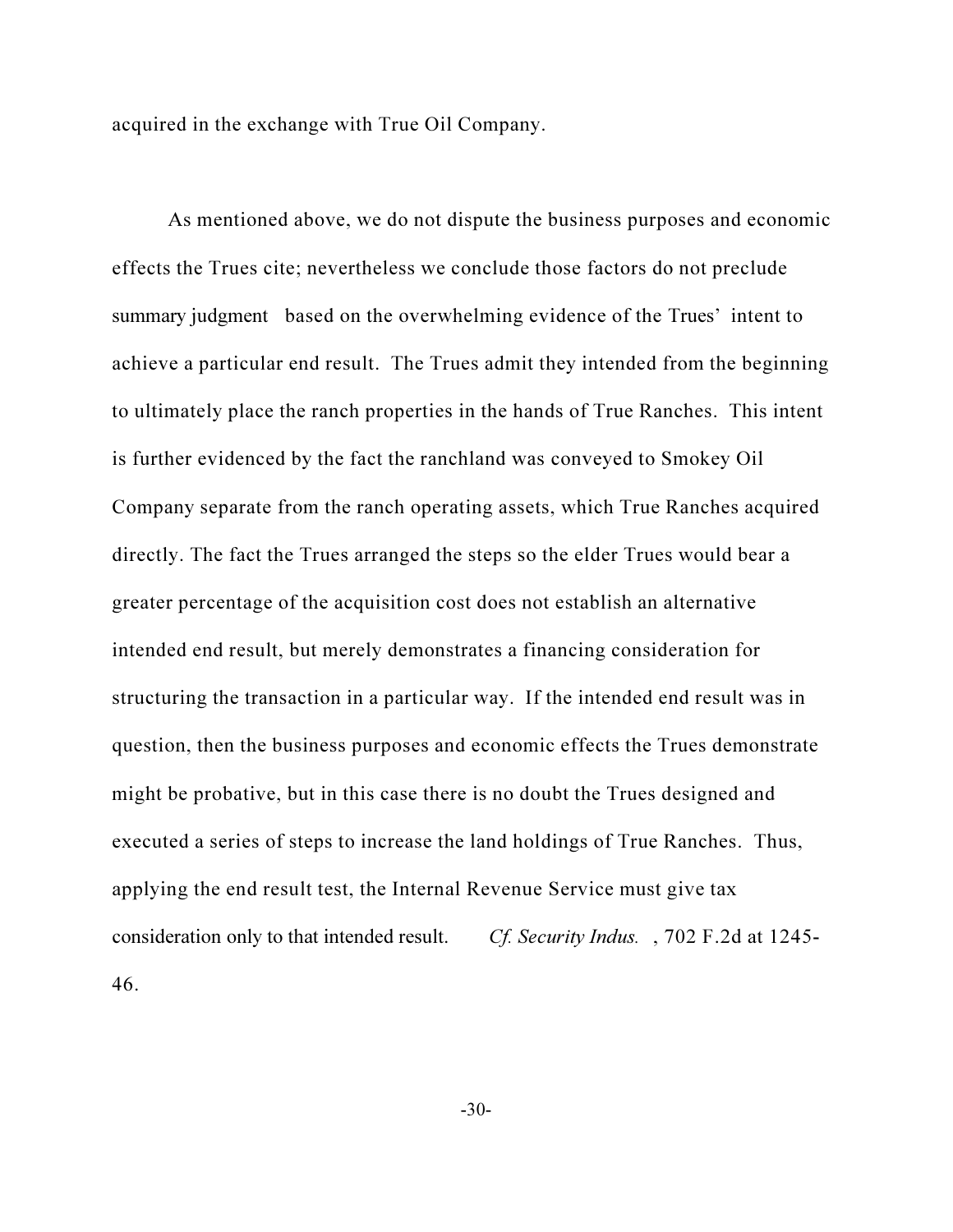We reach the same conclusion reviewing the ranchland transactions under the interdependence test. Under this test, we objectively examine each step of the ranchland transactions to see whether the legal relations created by one of the steps seem fruitless without completion of the overall transaction. See Kornfeld, 137 F.3d at 1235. If the steps have "reasoned economic justification standing alone," then summary judgment under the interdependence test is inappropriate. Security Industrial, 702 F.2d at 1247. However, if the only reasonable conclusion from the evidence is that the steps have "meaning only as part of the larger transaction," then the step transaction doctrine applies as a matter of law. Id. at 1246.

We conclude the steps involved in the ranchland transactions lack any reasoned economic justification standing alone. The record indicates Smokey Oil Company is involved only in oil and gas exploration and production. Thus, in the absence of evidence that Smokey Oil Company acquired the mineral rights beneath the ranchlands and believed oil or gas to be beneath those lands, its purchase of ranchland properties makes no objective business sense. In other words, there was no apparent purpose for Smokey Oil Company to purchase the ranchlands other than to facilitate the eventual placement of the property into the hands of True Ranches.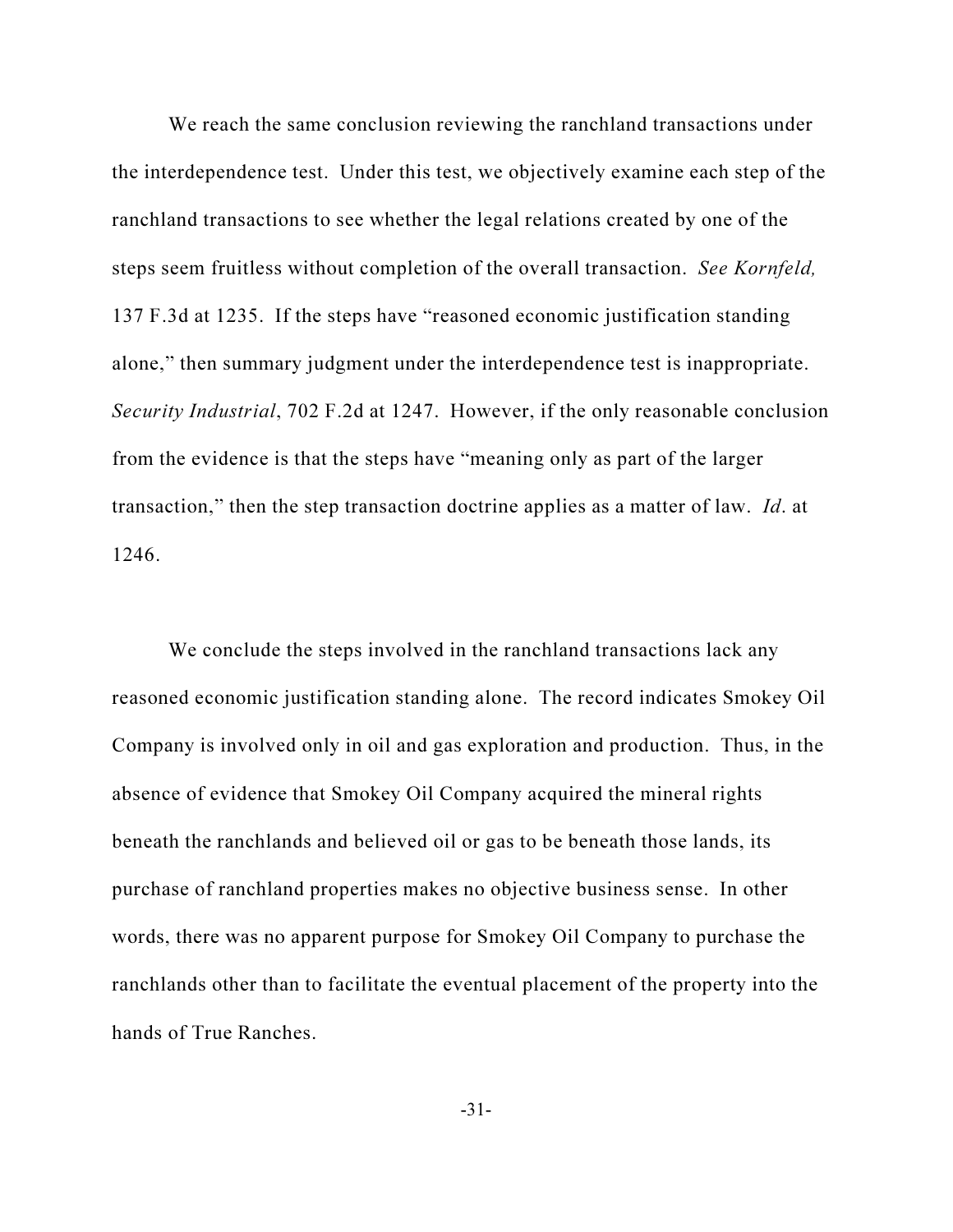The exchange of producing oil and gas leases for the ranchlands between Smokey Oil Company and True Oil Company is similarly suspect. Like Smokey Oil Company, True Oil Company was not involved in ranching, and it had no apparent reason to exchange its oil and gas leases for ranch property other than to facilitate the transfer of the ranch property to True Ranches. The Trues argue the purpose of moving the oil and gas leases from one of their oil companies (True Oil Company) to another oil company (Smokey Oil Company) in exchange for ranchland was to allow Smokey Oil Company to grow as an operating entity; but that does not explain why True Oil Company, purporting to operate as a separate entity with its own interests to promote, would accept ranch properties in exchange for productive oil and gas leases. From the perspective of True Oil Company, an entity without any interest in ranch property, this step appears pointless without contemplation of the overall transaction.

None of the individual steps in the ranchland transactions is the type of business activity we would expect to see in a bona fide, arm's length business deal between unrelated parties, and none of them makes any objective sense standing alone without contemplation of the subsequent steps in the transaction.<sup>14</sup>

<sup>&</sup>lt;sup>14</sup> We emphasize in response to the cases the Trues cite highlighting the validity of various I.R.C. § 1031 exchanges, that our opinion has no impact on the legality of individual like-kind exchanges. A like-kind exchange, standing alone,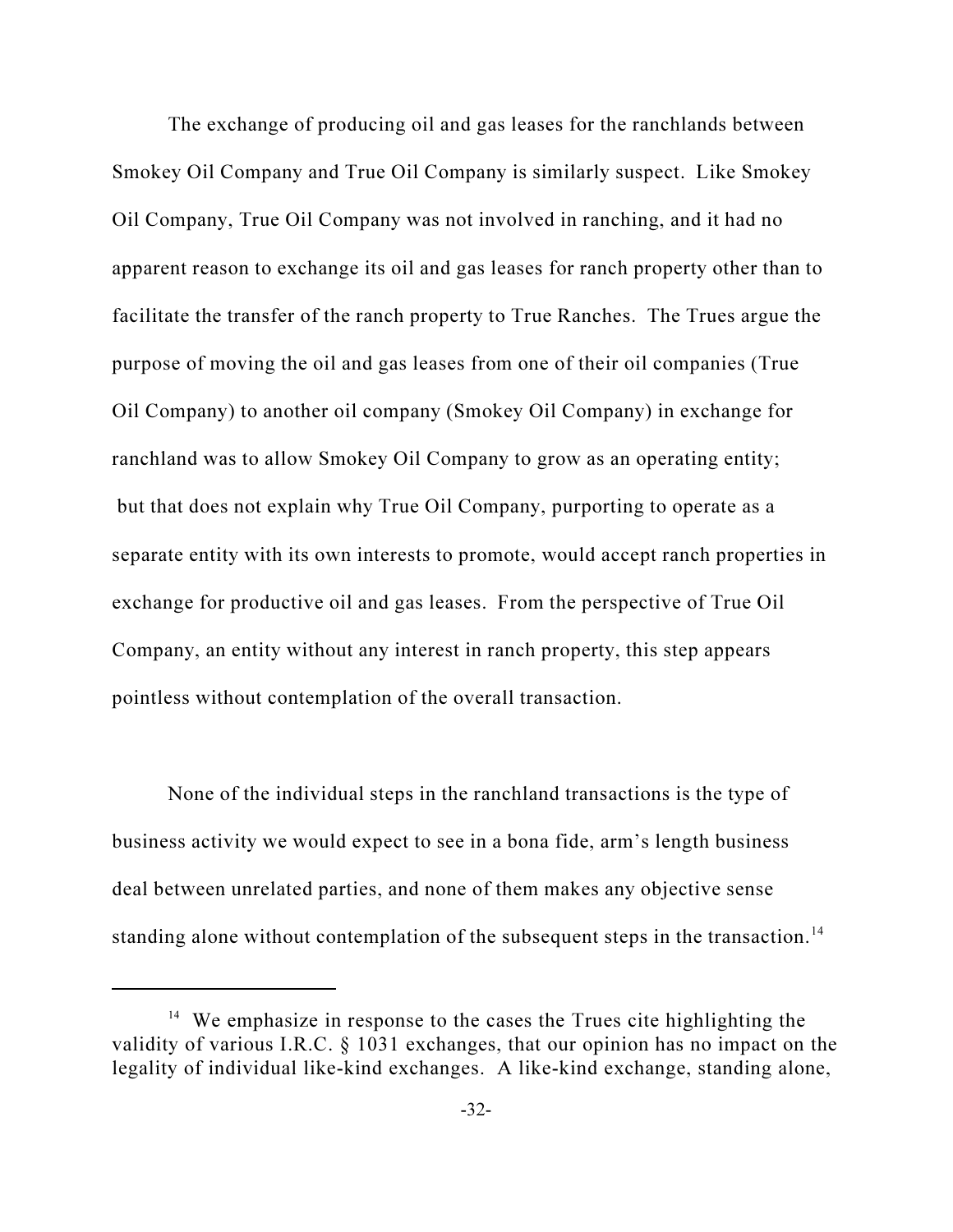Each step in the ranchland transactions "led inexorably to the next," and thus "clearly satisf[ied] the 'interdependence' test for application of the step transaction doctrine ." Security Indus., 702 F.2d at 1247.

Having reviewed the objective realities of the ranchland transactions, we conclude under either the end result or interdependence test, the step transaction doctrine applies. The Trues recognized that a large cash outlay for the direct purchase of the ranchlands through True Ranches would not result in any depreciation deductions. Consequently, they juggled the ownership of the ranchlands between their various business entities in order to produce a more favorable tax result, while still placing the ranchlands in the hands of True Ranches. By channeling the acquisition and exchange of the ranchlands through Smokey Oil Company and True Oil Company using a series of unnecessary

is unproblematic. However, if a taxpayer engages in an I.R.C. § 1031 exchange as part of an overall plan involving a series of transactional steps designed and executed to accomplish an end result beyond the exchange, and which otherwise exalts form over substance and defeats the clear intent of the Internal Revenue Code, then the Internal Revenue Service is entitled to challenge the transaction. In the present case, the problem is not with the oil and gas lease/ranchland exchanges, but with the Trues' use of those exchanges along with the other transactional steps to turn an expenditure for non-depreciable land into a depletable, stepped-up basis in oil and gas leases. End result and interdependence analysis does not invalidate complex or multiple-party § 1031 exchanges standing alone, only those forming part of an otherwise invalid step transaction.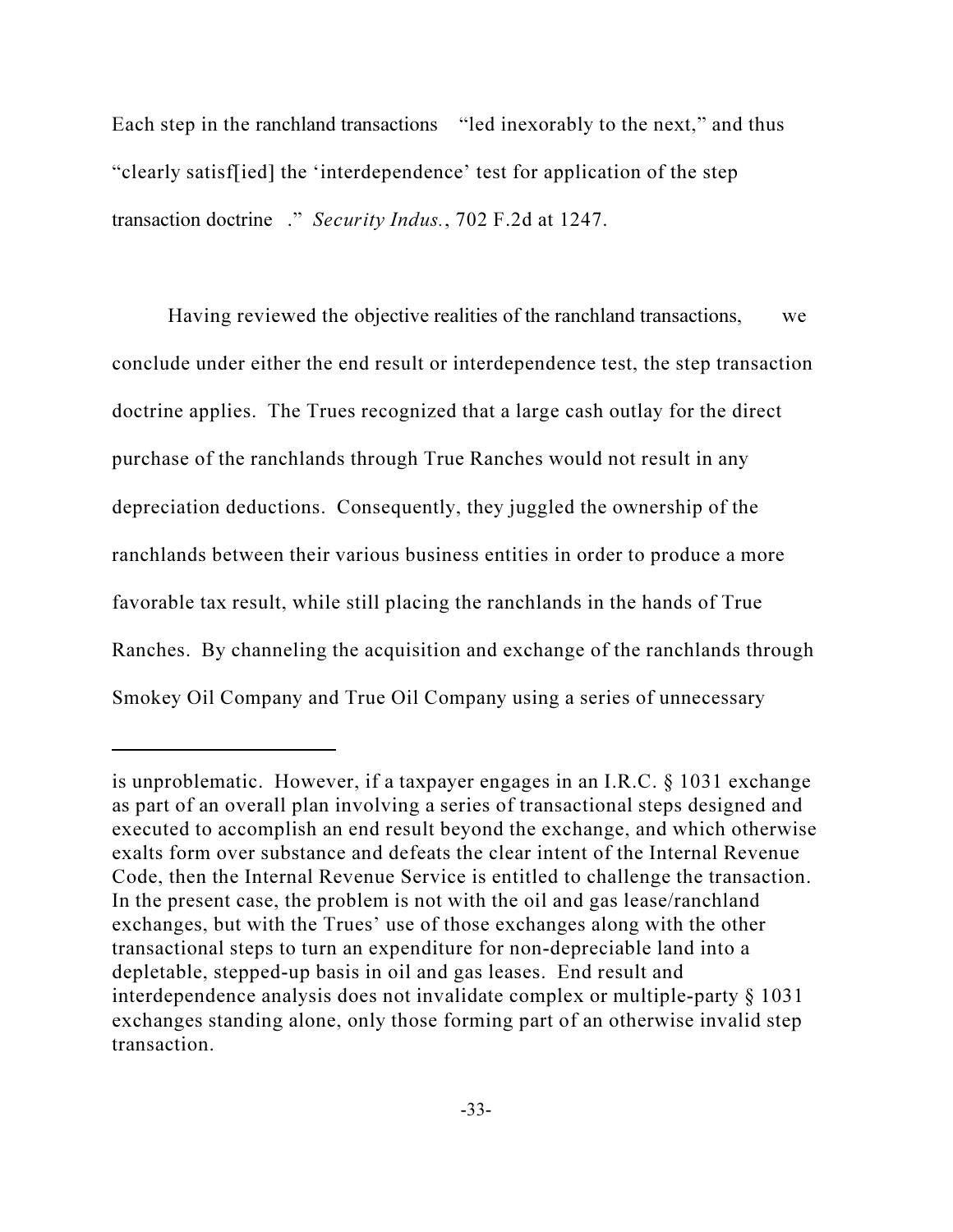exchanges and transfers, the Trues ended up with True Ranches holding a zero basis in the newly-purchased ranchlands and Smokey Oil Company holding a substituted, stepped-up basis in depletable oil and gas leases. We believe no reasonable juror could find these steps were anything but the Trues' prearranged, integrated plan to accomplish indirectly tax advantages they could not accomplish directly. See Crenshaw, 450 F.2d at 475 (a taxpayer may not secure, by a series of contrived steps, different tax treatment than if he had carried out the transaction directly). The Trues changed what would have been the natural result of a direct purchase of the ranchland by engaging in a series of steps designed from the outset to circumvent the intent of the tax code . Fundamental principles of taxation dictate that "[a] given result at the end of a straight path is not made a different result because reached by following a devious path." *Minnesota Tea Co.* v. Helvering, 302 U.S. 609, 613 (1938). Consequently, we affirm the district court 's decision to ignore the indirect route of the individual steps, view the ranchland transactions in their entireties, and treat them as direct purchases by True Ranches.

## 2. Oil and Gas Lease Transactions

The applicability of the step transaction doctrine to the oil and gas lease transactions under the end result test also turns on the fact question of the

-34-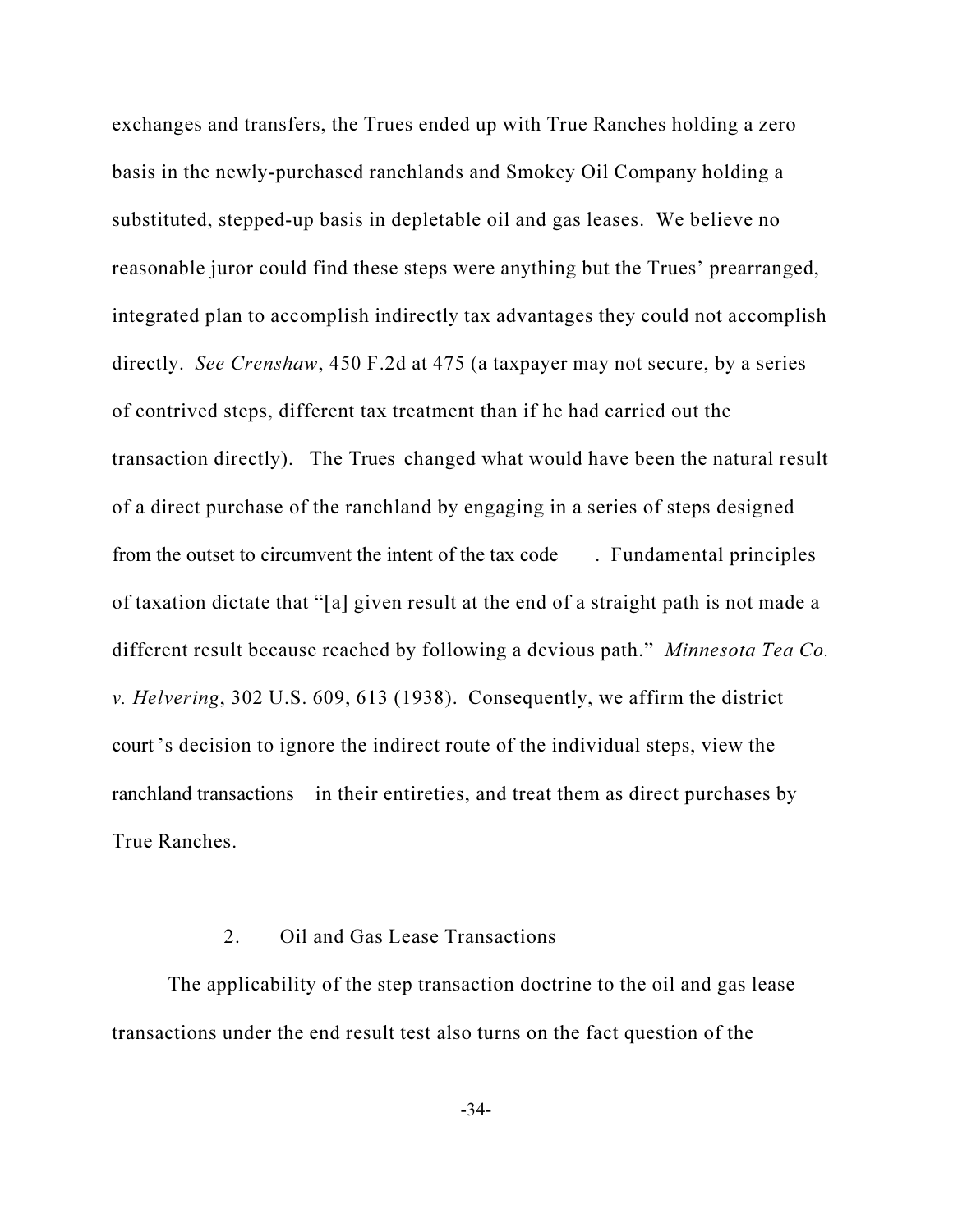taxpayers' intent – specifically, whether the Trues intended to acquire leases in the ordinary course of their lease brokering business or to accomplish the end result of placing the oil and gas leases in the hands of True Oil Company or Smokey Oil Company. See, e.g., Brown, 782 F.2d at 564 (making application of step transaction doctrine under the end result test turn on the intent of the taxpayer from the outset of the transaction in question). Again, we acknowledge this inquiry involves significant questions of fact. Nevertheless, summary judgment is appropriate if the evidence is so one-sided that no reasonable finder of fact could find in favor of the non-moving party. See Anderson, 477 U.S. at 247-248.

The evidence of the Trues' intended end result with regard to the oil and gas lease transactions is not nearly as one-sided as it was in the case of the ranchland transactions. The record shows that at the time Bear Lodge Mountain Corporation or True Land and Royalty Company acquired an oil and gas lease, the Trues did not know to which exploration and production entity they would ultimately assign the lease. In fact, Henry True testified Bear Lodge Mountain Corporation and True Land and Royalty Company operated just like any other lease broker. The companies acquired leases and then in turn assigned them to some other entity interested in exploration and production. He also testified the

-35-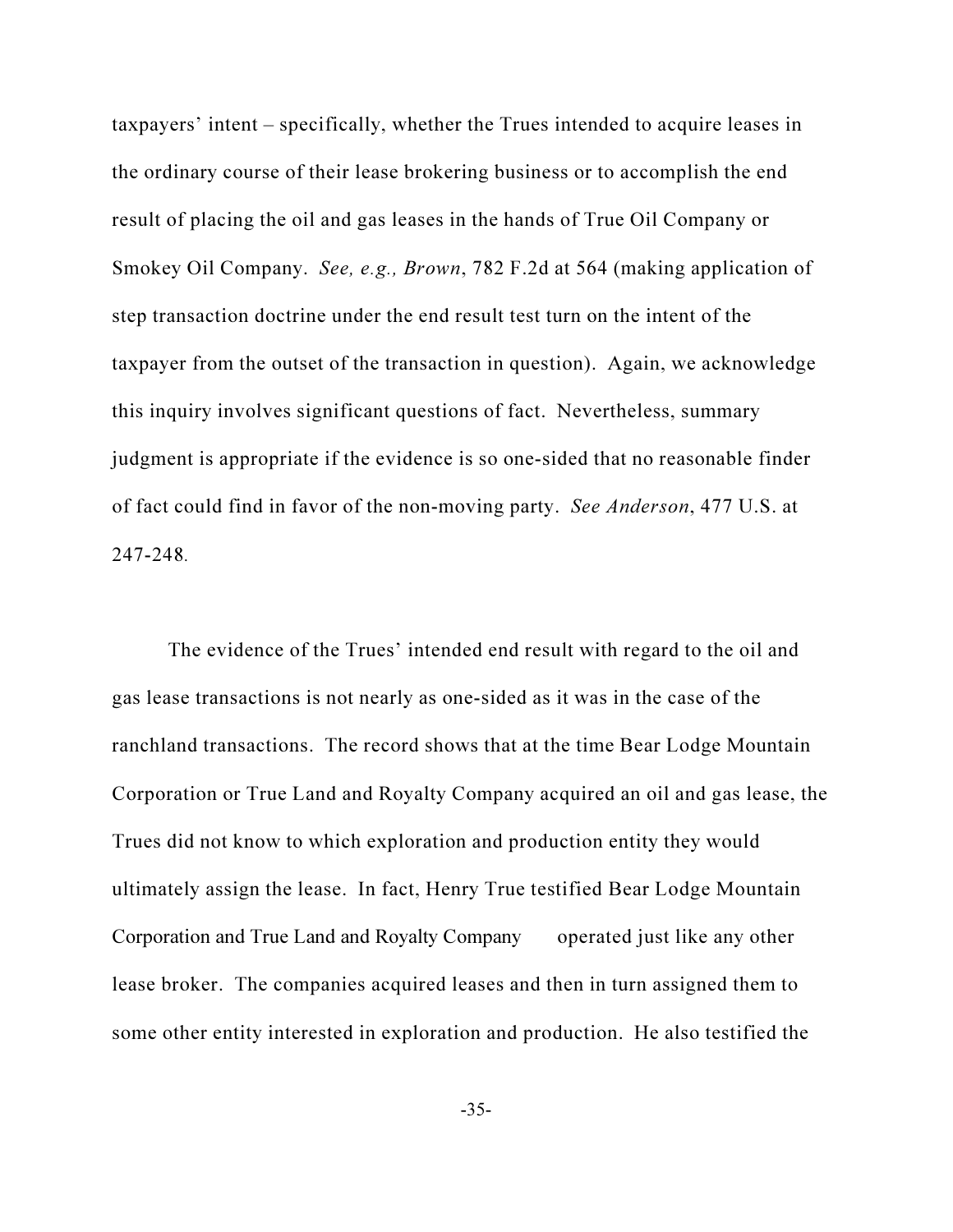oil and gas leases could have been transferred to any one of the Trues' exploration and production companies or *to a third party*. We believe this evidence is sufficient to create a genuine issue as to whether the Trues purchased the leases intending from the outset to ultimately transfer them to True Oil Company or Smokey Oil Company. Therefore, to the extent the district court rested its decision on an end result analysis, we find summary judgment inappropriate.

Examination of the oil and gas lease transactions under the interdependence test also undermines the district court 's ruling. The record indicates the steps of the oil and gas lease transactions bear some indicia of independent economic significance. For example, it was entirely normal for Bear Lodge Mountain Corporation and True Land and Royalty Company to acquire the oil and gas leases. The Trues organized both entities for that purpose. The assignment of the leases from the brokerage entities to True Oil Company and Smokey Oil Company also falls within the realm of objective business activity we would expect to see between the parties. Neither Bear Lodge Mountain Corporation nor True Land and Royalty Company engaged in the production of oil and gas, but instead planned from the beginning of every lease acquisition to assign their interest in oil and gas leases to other oil and gas production companies. True Oil Company

-36-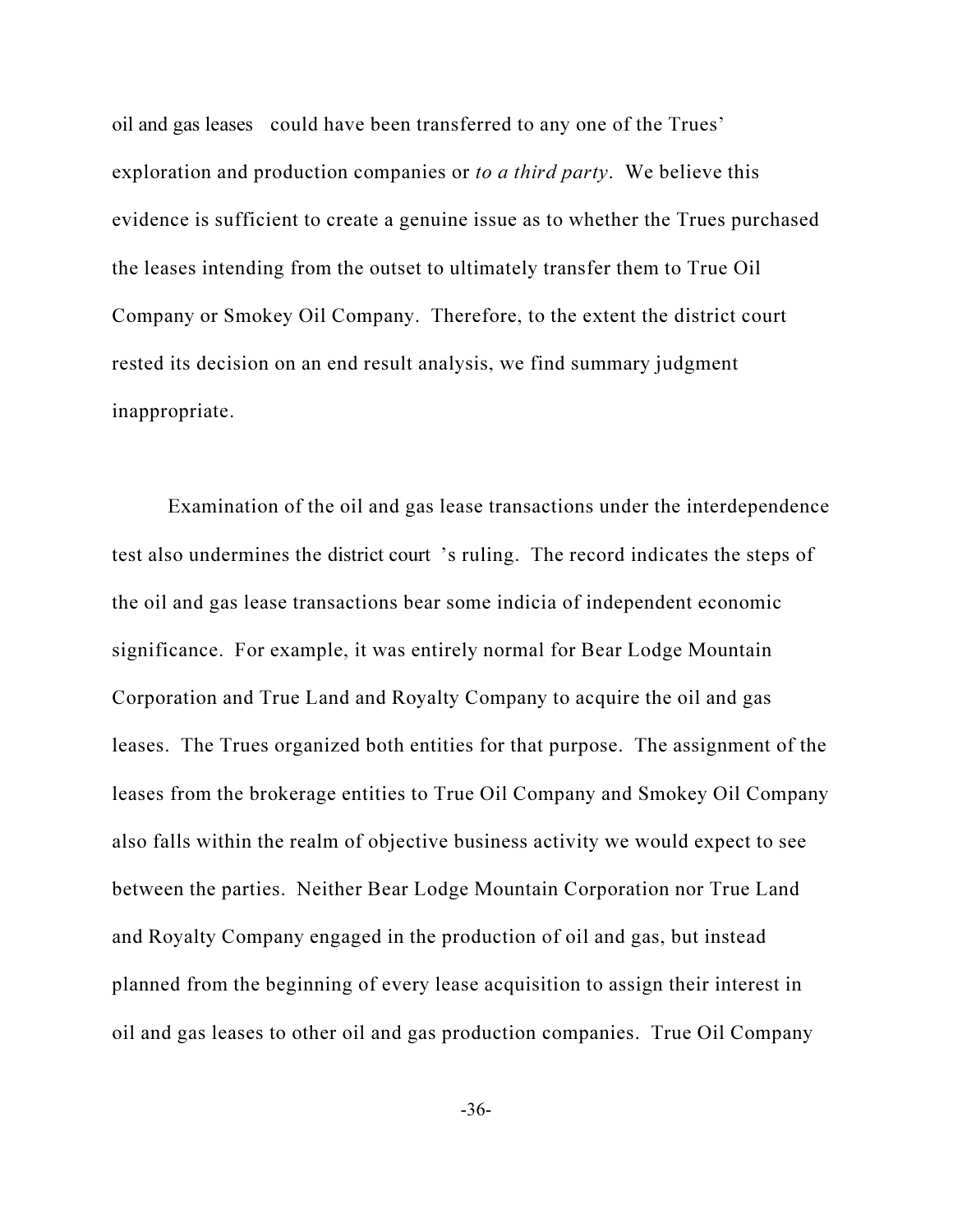and Smokey Oil Company, on the other hand, were in the business of oil and gas production and exploration, so it was natural for them to acquire interests in oil and gas leases from Bear Lodge Mountain Corporation and True Land and Royalty Company just as they would from another lease broker.

Viewing the evidence in the light most favorable to the Trues as the nonmoving party, as we must, we conclude the question of whether the Trues intended from the outset to use Bear Lodge Mountain Corporation and True Land and Royalty Company solely as conduits to facilitate the transfer of the oil and gas leases to True Oil Company and Smokey Oil Company remains a disputed issue of material fact. Such questions are inappropriate for resolution through summary judgment.<sup>15</sup> See Anderson, 477 U.S. at 249 ("at the summary judgment"

<sup>&</sup>lt;sup>15</sup> The district court points out a variety of facts that cast suspicion on the substance of the oil and gas lease transactions . For example, Bear Lodge Mountain Corporation and True Land and Royalty Company had no employees of their own. Employees of True Oil Company or independent landmen paid by True Oil Company actually performed all of the preliminary work in identifying attractive leases and negotiating their acquisition. However, the record further indicates Bear Lodge Mountain Corporation and True Land and Royalty Company each paid a \$250 monthly fee to True Oil Company for its services. The district court notes that if True Oil Company performed or paid for all the work associated with acquiring the leases, then "no economic rationale would justify [its] expenditure of amounts greater than the actual lease costs in order to obtain the leases" through Bear Lodge Mountain Corporation and True Land and Royalty Company . We agree. Nevertheless, the evidence before the court is not so one-sided as to apply the step transaction doctrine as a matter of law.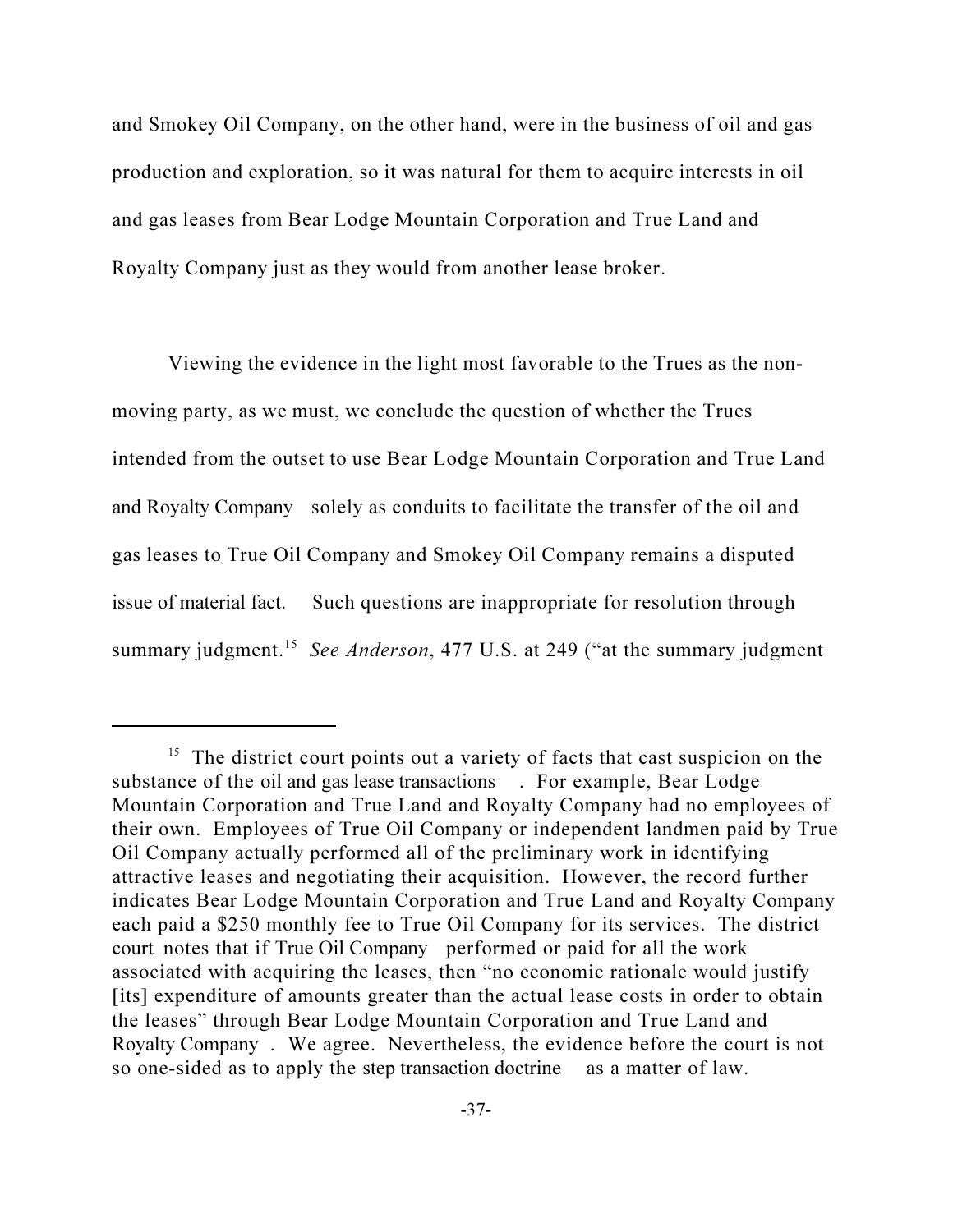stage the judge's function is not himself to weigh the evidence and determine the truth of the matter but to determine whether there is a genuine issue for trial"). Consequently, we reverse the district court's award of summary judgment on this issue and remand for further proceedings consistent with this opinion.

## III. Conclusion

We affirm the district court's award of summary judgment on the question of the ranchland transactions. The ranchland transactions fail both the end result and interdependence tests. Although the Trues introduced some evidence of business purposes and economic effects pertaining to those transactions, the facts plainly demonstrate they intended to accomplish through the series of steps the particular end result of placing the ranchlands in the hands of True Ranches . In addition, the clear interdependence and lack of independent justification for the individual steps of the ranchland transactions warrants application of the step transaction doctrine. However, with regard to the oil and gas lease transactions, we find the district court improvidently granted summary judgment. We believe the question of whether the Trues intended from the outset to accomplish the end result of transferring the oil and gas leases to True Oil Company or Smokey Oil Company remains a disputed issue of material fact. Moreover, the individual steps involved in the oil and gas lease transactions do not reflect the degree of

-38-